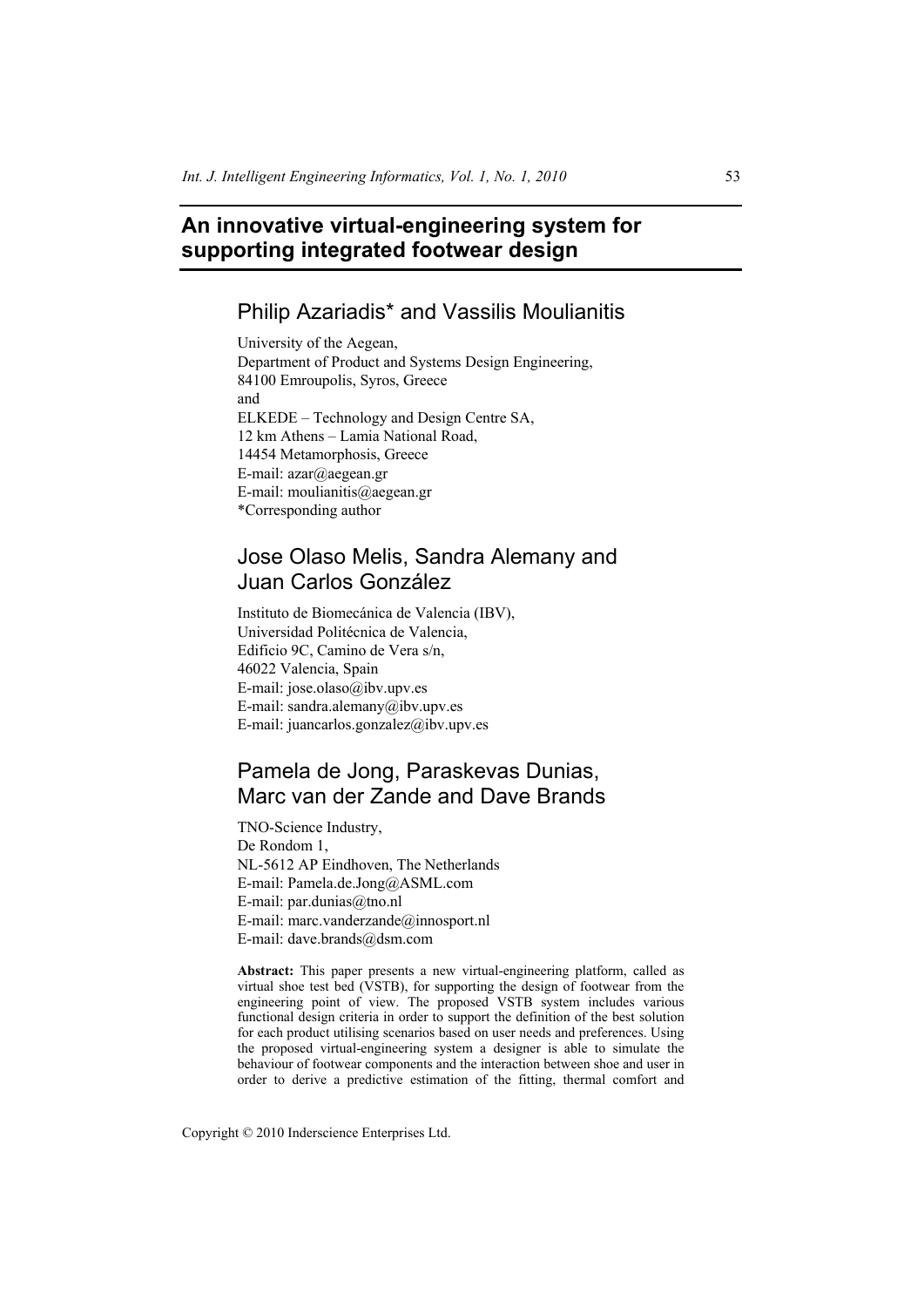performance ratings without the necessity to manufacture and validate physical prototypes. The present paper describes the architecture, the tests implemented in the final system along with corresponding lab experiments conducted in terms of industrial validation. All results and hints for future research are reported and discussed.

**Keywords:** shoe design; functional criteria; shoe performance rating; simulation; integrated design; virtual engineering platform.

**Reference** to this paper should be made as follows: Azariadis, P., Moulianitis, V., Melis, J.O., Alemany, S., González, J.C., de Jong, P., Dunias, P., van der Zande, M. and Brands, D. (2010) 'An innovative virtual-engineering system for supporting integrated footwear design', *Int. J. Intelligent Engineering Informatics*, Vol. 1, No. 1, pp.53–74.

**Biographical notes**: Philip Azariadis is an Assistant Professor with the Department of Product and Systems Design Engineering at the University of the Aegean. He received his Mathematics degree from the Department of Mathematics in 1994 and PhD from the Mechanical Engineering and Aeronautics Department in 1999 at the University of Patras. His research activities are focused in the areas of computer-aided design, reverse engineering, motion design and computer graphics. For the past nine years he is working closely with ELKEDE – Technology and Design Centre for developing technologies, innovative products and services to the small and medium enterprises acting mainly in the industrial fields of footwear and textile and clothing.

Vassilis C. Moulianitis is an Instructor with the Department of Product and Systems Design Engineering at the University of the Aegean. He received his Mechanical Engineering diploma in 1996 and PhD in 2004 both from the Mechanical Engineering and Aeronautics Department (MEAD) at the University of Patras, where he is also a member of the Robotics Group since 1996 and working in various national and EU research projects. His research activities are focused in the design theories and methodologies, computational intelligence, KAD, mechatronics and robotics.

Jose Olaso Melis is an Industrial Engineer at the Polytechnic University of Valencia. Since 2003, he has been working as a Researcher within the footwear and clothing group of the Institute of Biomechanics of Valencia. His research areas of interest are biomechanics, physiology and comfort, focusing in the analysis of user-product interaction in different product typology (sports, safety and daily wear) and populations (children, adults and seniors), with the aim of improving product's performance and user's comfort. He has wide experience in R&D activities for footwear and clothing companies and has participated in European research projects related to product innovation.

Sandra Alemany is a Researcher at the Institute of Biomechanics of Valencia, Spain. Her research interest is focused in the human-product interaction and includes the study of anthropometry and 3D body shape variation, the human shape modelling, the influence of material properties in the product fitting and their study by means of biomechanical variables. She has particular expertise in the application and transference of this knowledge in the product design process, especially in footwear and clothing.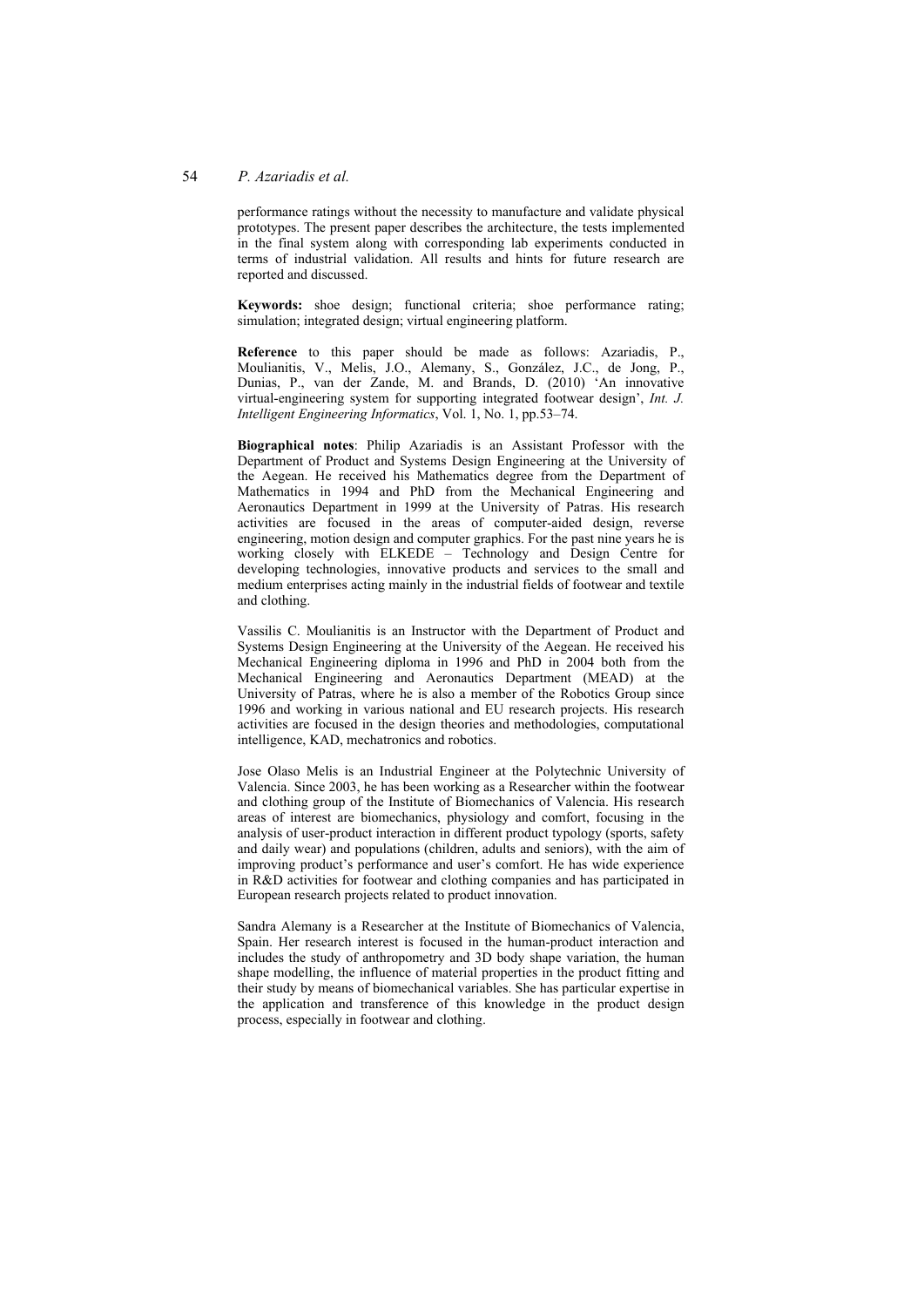#### *An innovative virtual-engineering system* 55

Juan Carlos González is an Industrial Engineer. He coordinates the R&D activities of the IBV in the area of technical clothing (which also includes footwear and personnel protective equipment) at a technical and scientific level. He has a wide experience in R&D activities for footwear and clothing companies and has participated in several projects which are highly relevant to the European Union related to product innovation (Cec-made-Shoe, EuroShoe, Liquidsole, Elderly and Archibald among others). He is an Expert in footwear customisation, thermal comfort and ergonomics applied to footwear, clothing and personnel protective clothing.

Pamela de Jong started working at The Netherlands Organisation (TNO) for applied scientific research as a Medical Engineer in the Department of Health and Sports, specialising in human modelling. This included building and validating human models, simulating and calculating loads and energy expenditure in the human body during exercise. During her TNO career, she also specialised in project management. She currently works as a Project Support Officer in the Project Management Office of Advanced Semiconductor Material Lithography (ASML).

Paraskevas Dunias is a System Architect and Technical Expert on sensor and measure technology at TNO, the Dutch non-profit organisation for applied scientific research, since 2007; and specialised in architecting and designing complex measuring and sensor systems related to human physiological and geometrical/posture measurements. He is a Researcher, System Architect and Senior Technologist at Philips Apptech, an applied research organisation of Philips Electronics NV, since 1995; and specialised in system architecting and also in sensor signal processing and algorithms design to obtain the needed information from measurements. Before that he finished an engineering study and a PhD research at the Technical University at Einhoven, the Netherlands in robot planning and control (advanced control system) and vision image techniques.

Marc van der Zande is currently a Sports Products R&D Programme Manager at InnoSportNL, the Dutch national innovation programme on sports. He is also coordinating a European network of companies and knowledge institutes in the field of sports and innovation. Before taking up his current position in 2006 he worked since 1989 at TNO, the Dutch non-profit organisation for applied scientific research, in various positions related to product ergonomics and innovation in sports products. With his background in biomechanics and product innovation, he is focus on improving the (physical) interaction between man and product.

Dave Brands is currently working as an Application Development Engineer at SABIC Europe. During 2001–2005 he worked at TNO, the Dutch non-profit organisation for applied scientific research, in various research projects related to sports (injury) biomechanics, numerical mechanical modelling of human, shoe, floor interaction, and others. He received his Engineering diploma and PhD from the Technische Universiteit Eindhoven.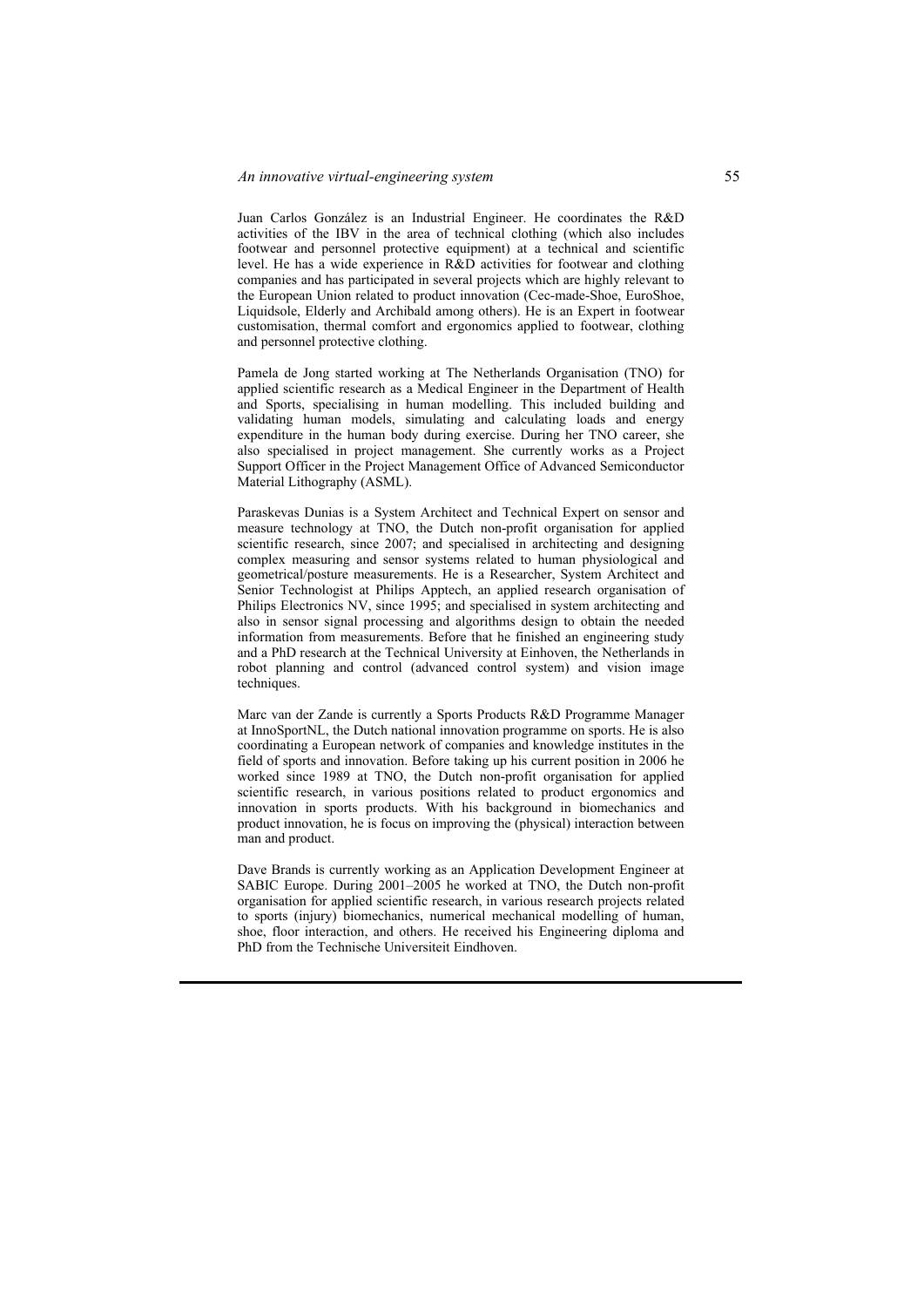### **1 Introduction**

During the last decade significant efforts have been devoted to transform the footwear industry from a labour-intensive activity to a knowledge-based manufacturing process. Modernising this so called 'traditional industry' does not mean to concentrate only on the Style and Design phase but it also means to be able to master the whole product and process life cycle adding value (knowledge and intangible) to each phase of shoe life-cycle. In order to achieve this goal, important innovations in engineering, informatics, materials, information and communication technologies, etc., are developed and adopted by this industrial sector (CEC, 2009; Chituc et al., 2008; Wong et al., 2006).

According to Zeid (1991) recent advances in the development of CAD tools and systems allow their incorporation in the engineering design process. Analytical tools such as 2D and 3D drafting tools (Piegl and Tiller, 1997), conceptual design tools (Robertson and Radcliffe, 2009; Sapidis et al., 2005), stress analysis tools (ANSYS, 2009), reverse engineering tools (Várady et al., 1997; Ye et al., 2008), etc., are utilised to design engineering products. Through the introduction of computers, robotics, CNC machines, flexible manufacturing systems (FMS) and nowadays, reconfigurable manufacturing systems (RMS) the current degree of automation in the manufacturing processes is very high (Jimeno et al., 2006; Hu et al., 2007; Koren et al., 1999). In addition, artificial intelligence (AI) raises expectations for advancing CAD technology. New tools based on knowledge-based systems, fuzzy logic, artificial neural networks and genetic algorithms can enhance CAD systems (Yang and Lin, 2009; Crispin et al., 2005; Wang et al., 2003). According to Kopacek (1999) these tools lead to intelligent CAD systems (ICAD) and furthermore to intelligent computer-integrated manufacturing (ICIM) systems or intelligent manufacturing systems (IMS).

On the other hand, according to Boer et al. (2004) footwear manufacturing has evolved from craft production in the middle of 19th century to mass customisation and personalisation in the beginning of the 21st century where goods and services are more tailored to the specific needs and tastes of the consumers. According to these, the need for more intelligent CAD systems and simulators as well as complete manufacturing solutions is growing. Therefore, several efforts are being devoted nowadays in making shoe industry human-centred by developing new concepts for customising or personalising the final products (Lee, 2006; Leng and Du, 2006; Luximon et al., 2003).

Apparel industry and in particular textile and clothing, has made steps towards supporting product design from the engineering point of view (Wang and Yuen, 2005; Choi and Ko, 2005; Wang et al., 2005). According to Mao et al. (2008), an innovative method consisting of a CAD system, allowing the designer to perform multi-style clothing thermal functional design on a customised virtual human body is presented. Although shoes are taken into account the system is not able to provide analytical data for assessing the quality of a certain shoe design with respect to its thermal comfort parameters. Today, not only can clothing be simulated and animated with remarkable realism, but also speed and quality are being improved by developing or refining models and algorithms (Breen et al., 1994; Volino et al., 1995; Eberhardt et al., 1996; Baraff and WitKin, 1998; Choi and Ko, 2002; Cordier et al., 2003; Fontana et al., 2005). However, these pioneer achievements are mainly focused on the mechanical behaviour of textile and clothing.

The purpose of this paper is to introduce an innovative virtual engineering system for supporting the development of new shoe concepts from the engineering point of view.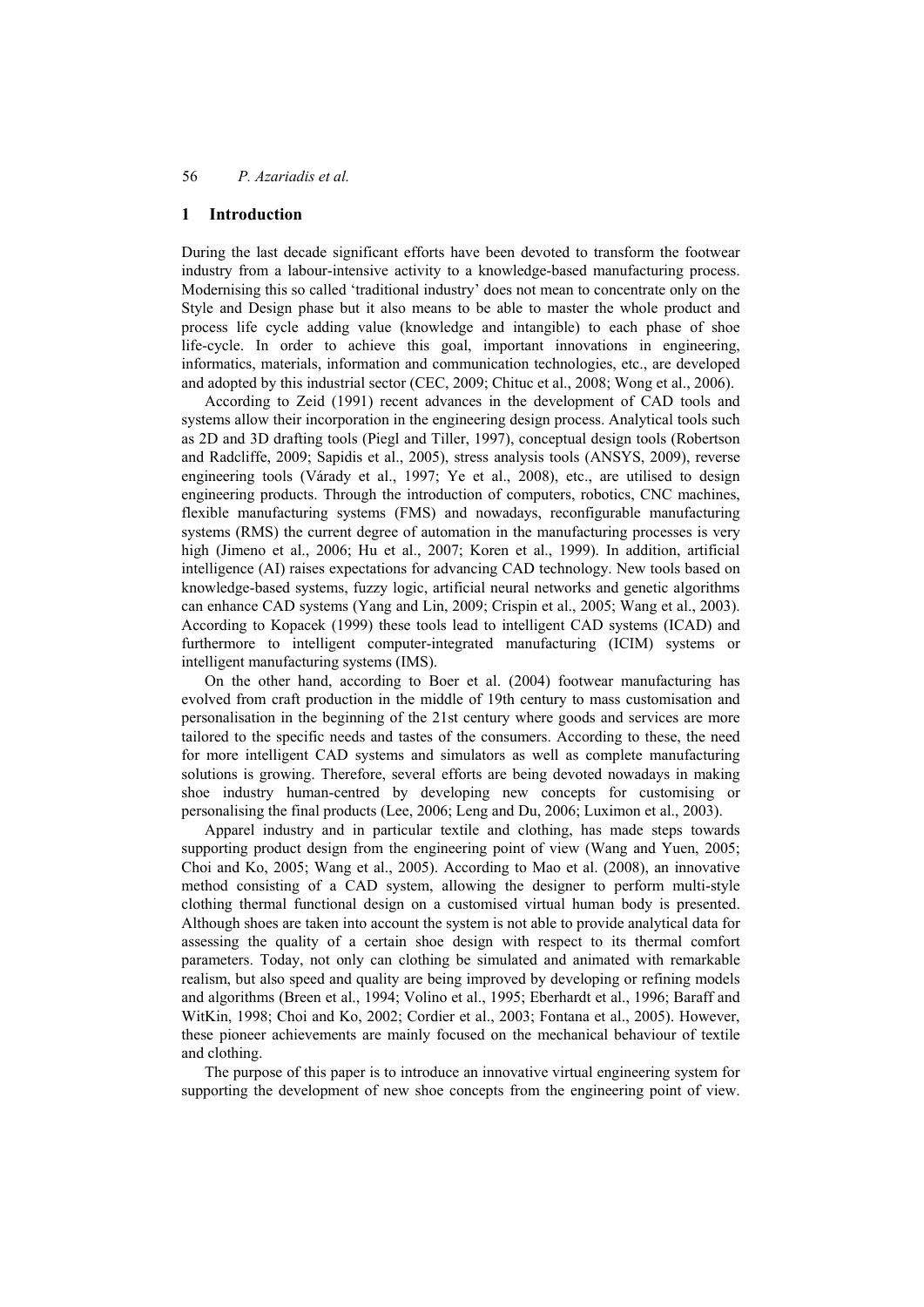The proposed system includes functional design criteria for the different shoe elements in order to support the definition of the best solution for each product based on user needs and preferences. This is achieved by simulating the behaviour of shoe components and the interaction between shoe and user in order to provide a predictive estimation of the fitting, comfort and performance ratings without the necessity to manufacture and validate physical prototypes.

The rest of this paper is structured as follows. It begins with a state of the art survey concerning methodologies and software tools that are used to aid the designers during the early stages of shoe design in Section 2. Sections 3 and 4 continue with an analysis of the system architecture of the proposed system and the presentation of the supported virtual tests. The developed virtual-engineering application is presented in Section 5 and some industrial tests and validation results are presented in Section 6. Finally concluding remarks are closing this paper.

#### **2 Previous work**

The design and manufacture of a shoe includes the following main phases (Mermet and Roche, 1982; Paris and Handley, 2004):

- creative design of the shoe
- industrial design of the shoe
- cutting of the leather
- stitching, assembly and finishing of the shoe.

This paper is focused on the first two phases of shoe design. In the first phase, a creative designer sketches the shoe. This is the process of conceptual design and is usually made on paper. However, in the recent years, CAD and VR tools are developed in order to support this process (Ye et al., 2008; Robertson and Radcliffe, 2009; Mermet and Roche, 1982; Paris and Handley, 2004; Vigano et al., 2004). In CAD systems, 3D digitisers are used to capture the geometry of existing lasts and store it in digital format. Then the designer can start a new design of a shoe, making more trials and thereby exploiting better his creativity. VRShoe (Vigano et al., 2004) is a virtual reality environment for designing shoe aesthetics which gives in the whole conceptual design process more immersion and interaction supporting the designer's work. Commercially available tools for digitisation of last and conceptual design of shoe include amongst others the LastElf and the ImagineElf by Digital Evolution System (DES, 2009), RhinoShoe by TDM Solutions (TDM, 2009), Shoemaker by Delcam (Shoemaker, 2009), RomansCAD by Lectra (RomansCAD, 2009) and ShoeMaster by CSM3D (ShoeMaster, 2009).

Industrial design involves the conversion of the concept into real product. This process is performed mostly by technicians who ensure the correct proportions and dimensions of the design and the easiness of manufacture. This phase includes the pattern-making of the design which is the conversion of the 3D upper of the shoe into 2D forms which will be cut in the following phase from a 2D leather ply. This process involves the flattening of the 3D design (Azariadis and Aspragathos, 2001; Azariadis and Sapidis, 2004) and the addition or removal of the material in order to be assembled in the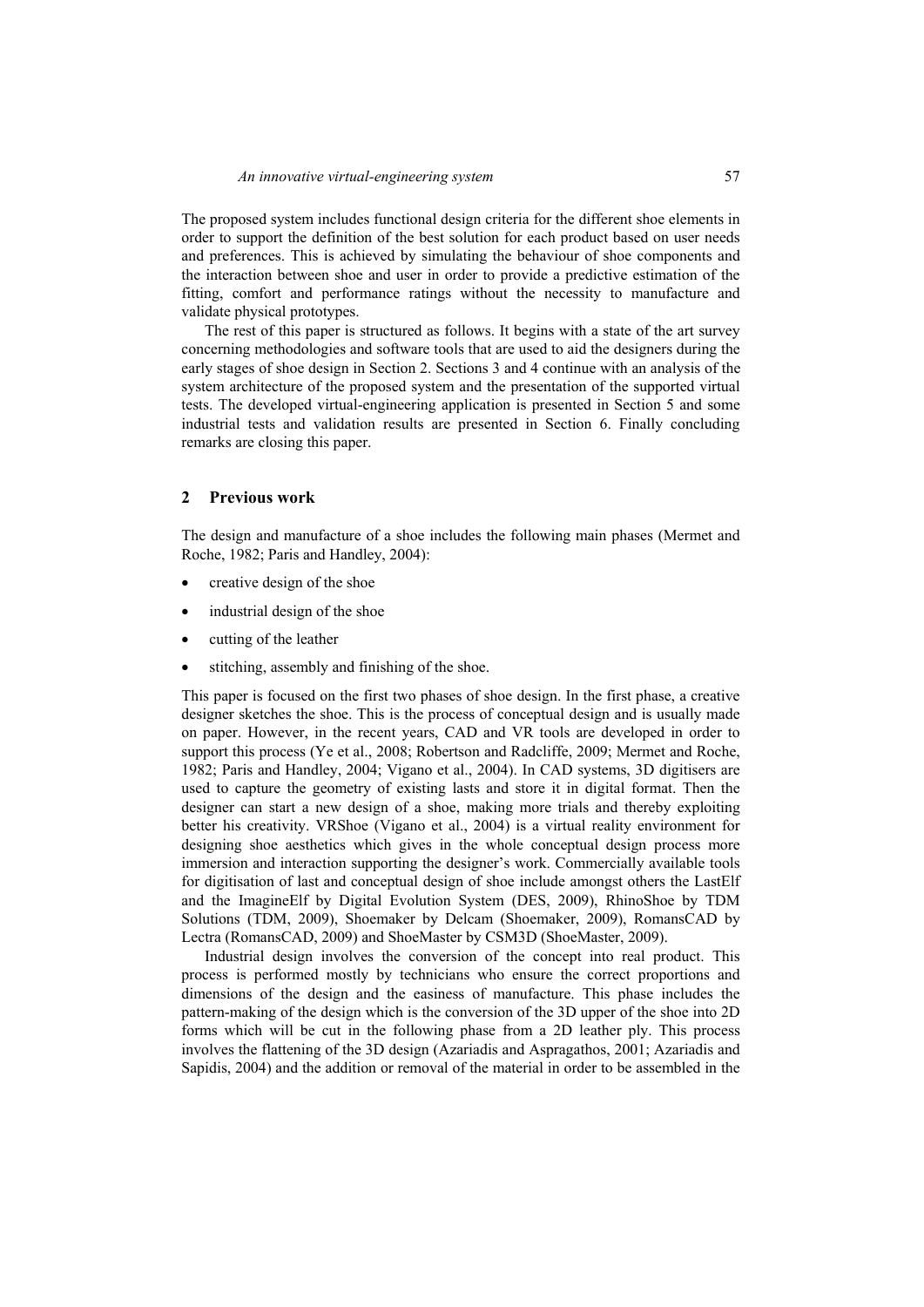final product. The process of flattening using a CAD system is very quick comparing to the manual process and it is supported by almost all current systems.

The development of new design tools for sole (Kim et al., 2008) or upper (Jing et al., 2005) parts allow the addition of very small details in the shoe design process. In addition, new digital design paradigms support direct style-lines development and allow shortening of the conceptual-design cycle (Azariadis and Sapidis, 2004, 2005; Liu et al., 2006).

From the engineering point of view, a virtual CAD system named 'P-smart' has been developed by Yi et al. (2006) for designing cloths taking into account thermal functional properties. The proposed system enables the user in a virtual environment to design the clothing with wearing scenarios and preview its thermal performance throughout certain simulated scenarios. Through this system a framework of computational engineering design for thermal functional performance of clothing, particularly for designing multi-layer garments (Wang et al., 2006), has been developed. Later, Mao et al. (2008) proposed a new CAD system called as 'T-smart' that allows the designer to carry out thermal functional design considering the effect of different clothing styles. Using this new system, the designer can investigate the effects of using different materials and styles for different body parts (i.e., hats, underwear, jackets, trousers, gloves, socks, etc.) by simulating and previewing the thermal performance of clothing during different wearing scenarios. Although, in principle this system is able to consider shoe data it is not possible to provide analytical results on the thermal comfort related to footwear. On the other hand, compared to the traditional clothing design method, these new design methodologies show many advantages, such as shortening the design cycle and avoiding unrealistic physical trials.

Taking the above into account, it is concluded that no significant progress has been achieved so far towards supporting the footwear design from the engineering point of view. The purpose of this paper is to introduce a new virtual engineering system called as 'virtual shoe test bed or VSTB' which incorporates tools and methods for calculating the influence of various elements in the overall shoe performance. Such elements include: rigid elements (heel/toe), flexible/soft elements (heel cushions, joint flexion elements) and upper elements (water and temperature regulating elements). Using the proposed VSTB system a designer is able to determine functional design criteria for the different shoe elements in order to support the definition of the best solution for each product based on user needs and preferences. This is achieved by simulating the behaviour of shoe components and the interaction between shoe and user in order to provide a predictive estimation of the fitting, comfort and performance ratings without the necessity to manufacture and validate physical prototypes.

The main system architecture and modules have been introduced in Azariadis et al. (2007) using a preliminary version of the proposed tool. In this paper, we focus on the presentation of the final set of virtual tests supported by the proposed system, giving emphasis on the underneath mechanical concepts utilised for that purpose. We also present new results derived by our industrial experiments with real shoes and materials.

## **3 System architecture**

The main architecture of VSTB is depicted in Figure 1. The heart of the system is the 'VSTB Kernel' which is responsible for performing all necessary calculations. The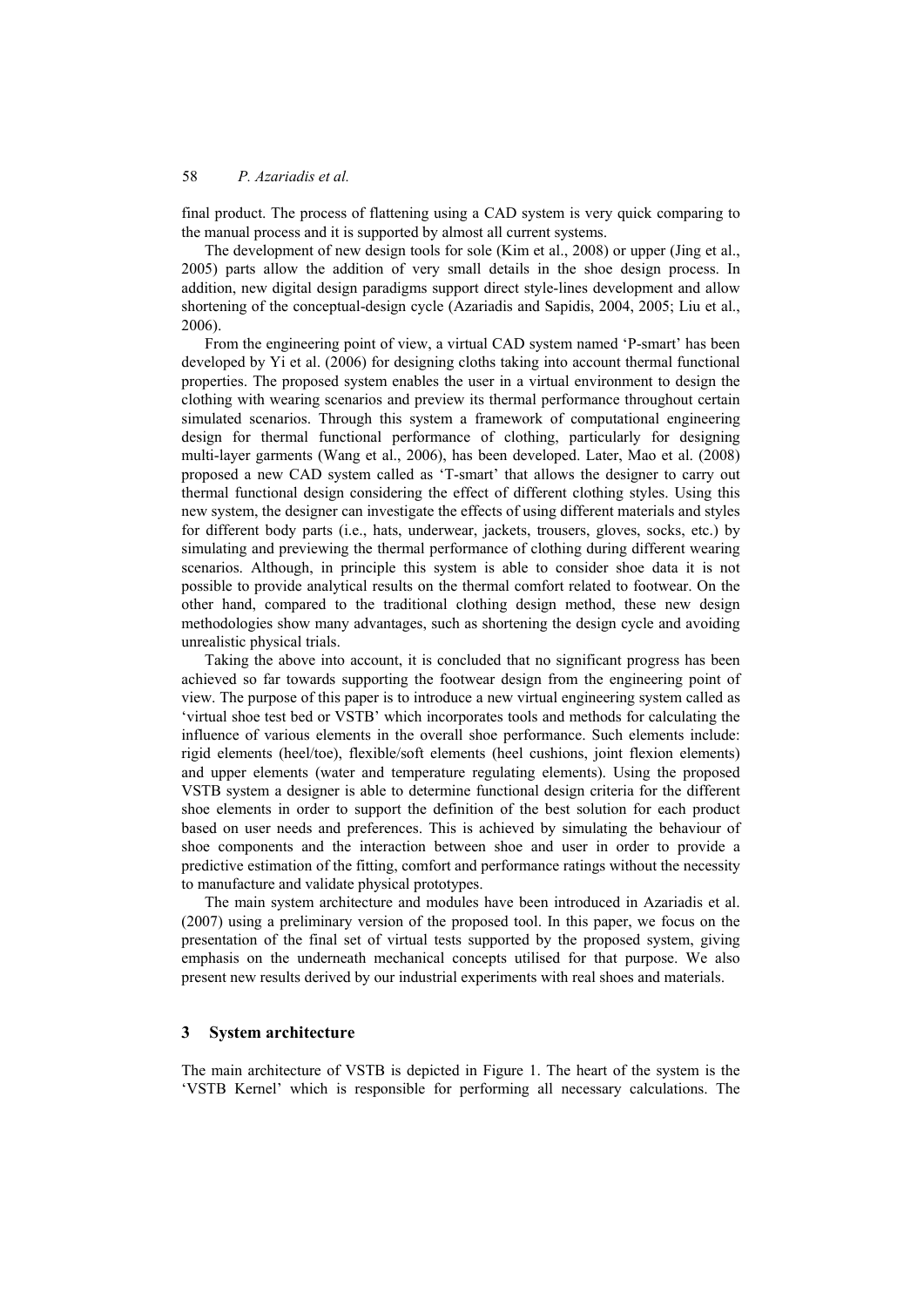VSTB Kernel is accessed through a 'VSTB input file' which holds all information related to the geometry and materials' properties of the shoe model that is under testing control. The results of the underlying calculations are written to a corresponding 'VSTB output' file. The system utilises a GUI interface in order to prepare CAD shoe data (usually STL files) for testing. This procedure includes the separation or collection of STL files into logical shoe parts and the assignment of the corresponding materials. The system invokes an intermediate module called as 'shoe shape simplifier (SSS or 3S)' in order to simplify the 3D geometry according to the simulation model used in every virtual test.

The system is able to work by overriding the Graphical User Interface since data exchanging between a shoe CAD system and VSTB can be achieved through the corresponding input/output files which are xml-coded with fixed specifications.

**Figure 1** The main architecture of VSTB



The basic building blocks of the final system include:

- *CAD-to-VSTB converter:* It is used to define logical shoe parts with associated materials from CAD files.
- *The VSTB simulation processor:* The core subsystem which computes the performance of various shoe properties. This subsystem includes various differential models (DF) used for performing the required virtual tests (Azariadis et al., 2007).
- *Databases:* The 'materials' database holds the necessary material properties related to the VSTB tests; the 'anthropometric' database holds data values with respect to foot dimensions; the 'limits' database holds boundary values of the evaluated properties related to typical use or typical user groups (children, elderly, men, women, …) of the shoe under evaluation.
- *Performance evaluator:* This subsystem is responsible for presenting the calculated properties values (scores) according to the corresponding boundary limits.

The interested reader is referred to Azariadis et al. (2007) for an extensive presentation of all the above components. The rest of this paper is focused on the underneath mechanical concepts utilised in the various virtual tests.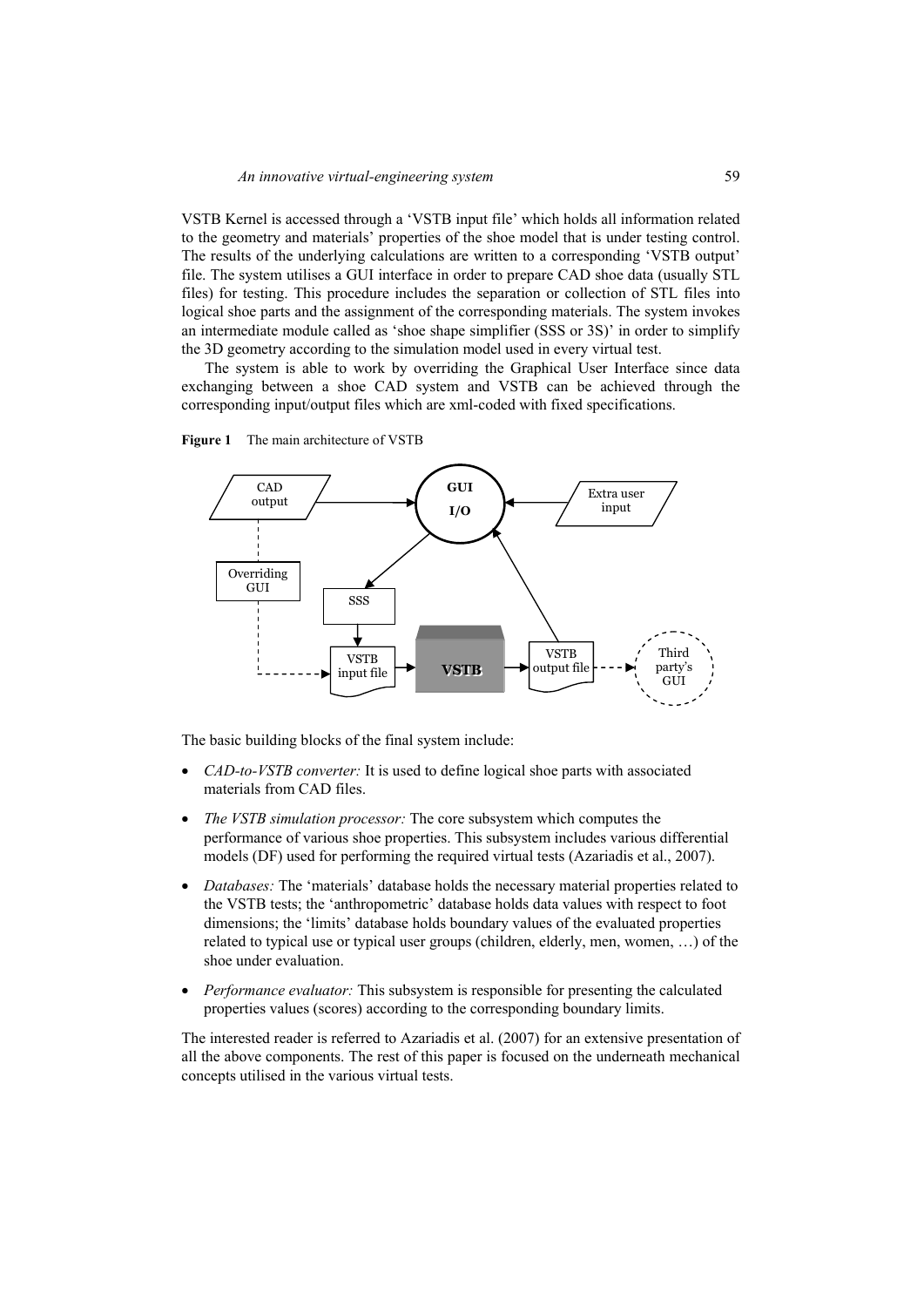### **4 Virtual experimentation**

The VSTB aims at supporting a variety of tests which include the following shoe properties:

- shock absorption
- metatarsus pressure
- heel pressure
- **bending**
- **torsion**
- thermal comfort
- stability
- fitting
- friction
- weight.

The purpose of the above mentioned properties is not limited to providing a performance of the shoe itself, but reflects the physical interaction between the user and the shoe, and, as such, they are called as *functional properties*. These functional properties are important to determine the usability of the shoe for the intended use, and are normally measured in so-called biomechanical user-tests; with people walking with footwear. The VSTB, therefore, provides an estimation of the usability of the shoe, with respect to the target group where the shoe is aimed for and with respect to the use for which the shoe is intended to.

In this section we provide the main mechanical principles of the various VSTB tests. A complete description of each test is considered to be out of the scope of this paper.

# *4.1 Shock absorption*

The shock absorption test simulates the behaviour of shoe materials in the first phase of walking, when heel contacts the ground. In this phase a significant impact force is transmitted from the heel to all body joints. This force propagation could be damaging under repeated cycles. In lab environment, this test is reproduced as a drop test carried out with physical prototypes. The shock absorption property of the shoe is evaluated by measuring the vertical displacement and the energy dissipation (García et al., 1994; Alcántara et al., 2001). In VSTB, shock absorption is simulated using the parts of the shoe which correspond to outsole, mounting insole and insole (in the following sections, it will be referred as *sole* for brief).

The resulting output of this test consists of the following mechanical parameters: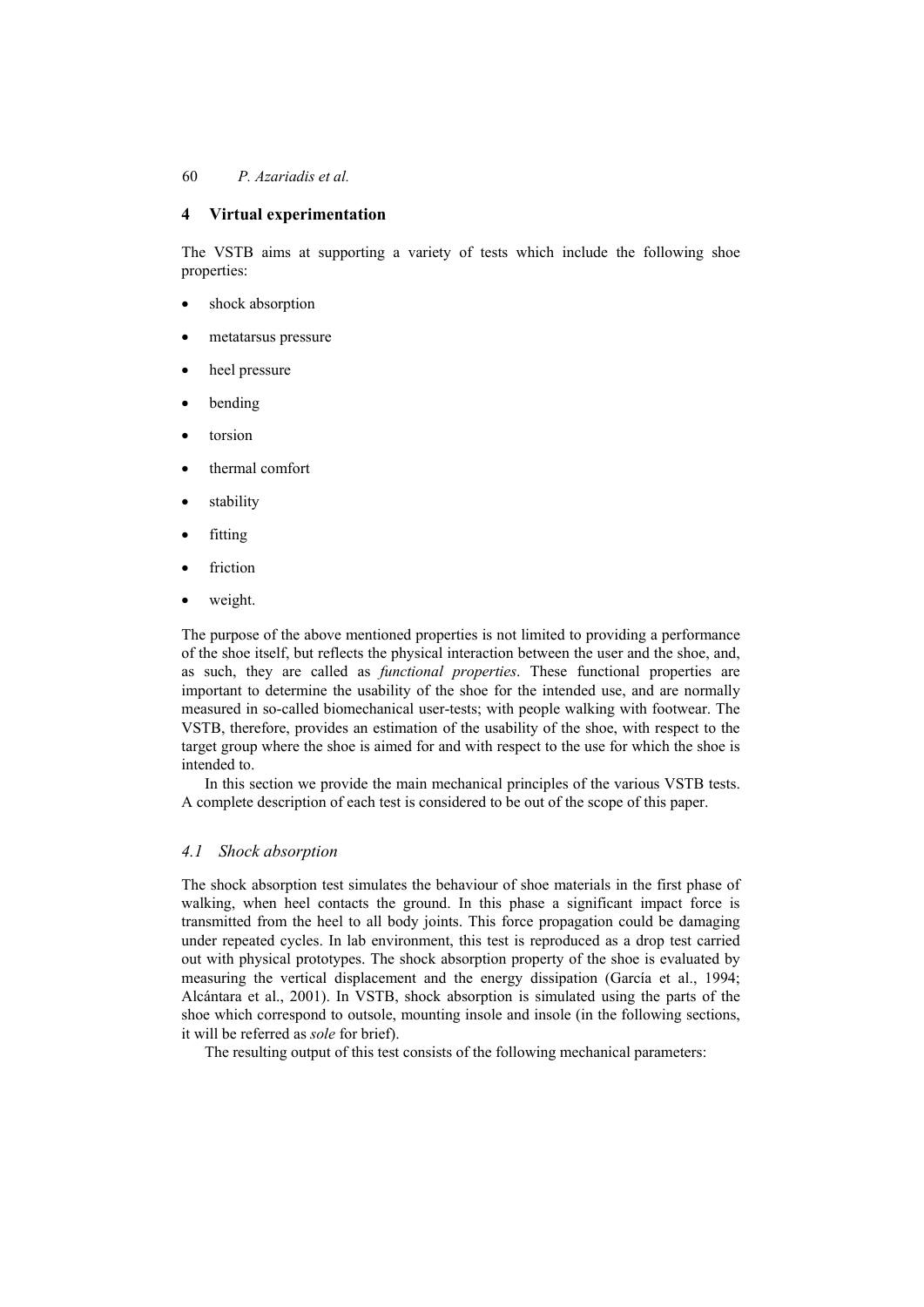- *Energy absorption:* capacity for absorbing energy during deformation.
- *Maximum deformation*: maximum level of compression of the sole materials under load.
- *Rebound:* residual displacement between two consecutive steps.
- *Dynamic stiffness:* expresses the necessary force required to compress the material.
- *Dissipated energy ratio:* represents the capacity of the material for dissipating the shock energy.

#### *4.2 Heel pressure*

The heel pressure-distribution test measures the capacity of the footwear to distribute the pressure under the heel during the first half of the stance phase in the gait cycle, when the heel strikes the ground. During this moment, all body weight and its inertia have to be received by the heel and transferred to the forward part of the foot in order to facilitate propulsion. In order to increase comfort, during this sub-phase of the gait cycle, high-pressure points should be eliminated (Brown et al., 1996) by allowing at the same time forward load transference for gait efficiency (Nawoczenski et al., 1995).

This test is simulated by following the same approach with shock absorption: the sole components are considered with their geometric characteristics (e.g., thicknesses), while material properties (e.g., capacity to deform under a predefined load).

The following mechanical parameters are extracted from this test:

- *Maximum deformation:* maximum level of compression of the materials of the sole under load.
- *Energy absorption:* capacity of absorbing pressure energy during materials deformation.

#### *4.3 Metatarsus pressure*

This test analyses the capacity of the sole materials to distribute in an adequate way the pressures under the metatarsal heads. During the last half of the stance phase in gait cycle, just after the heel takes off the ground, forward propulsion is needed in order for the body to advance. At this moment all the pressure is placed under the metatarsal heads, which are used to push the body weight forwards (see also Figure 2). An increased pressure can produce discomfort and even, if disease is present, blisters and wounds (Gefen, 2003).

Similarly to the aforementioned cases of shock absorption and heel pressure, the simulation of the metatarsal-pressure test considers that the bottom part of the shoe consists of the sole components. The same approach has been applied to combine the materials of the different components, which results in a force-deformation curve as output. After processing, the following mechanical parameters are derived:

- *Maximum deformation:* maximum level of compression of the sole materials.
- *Energy absorption:* capacity of absorbing energy during the deformation.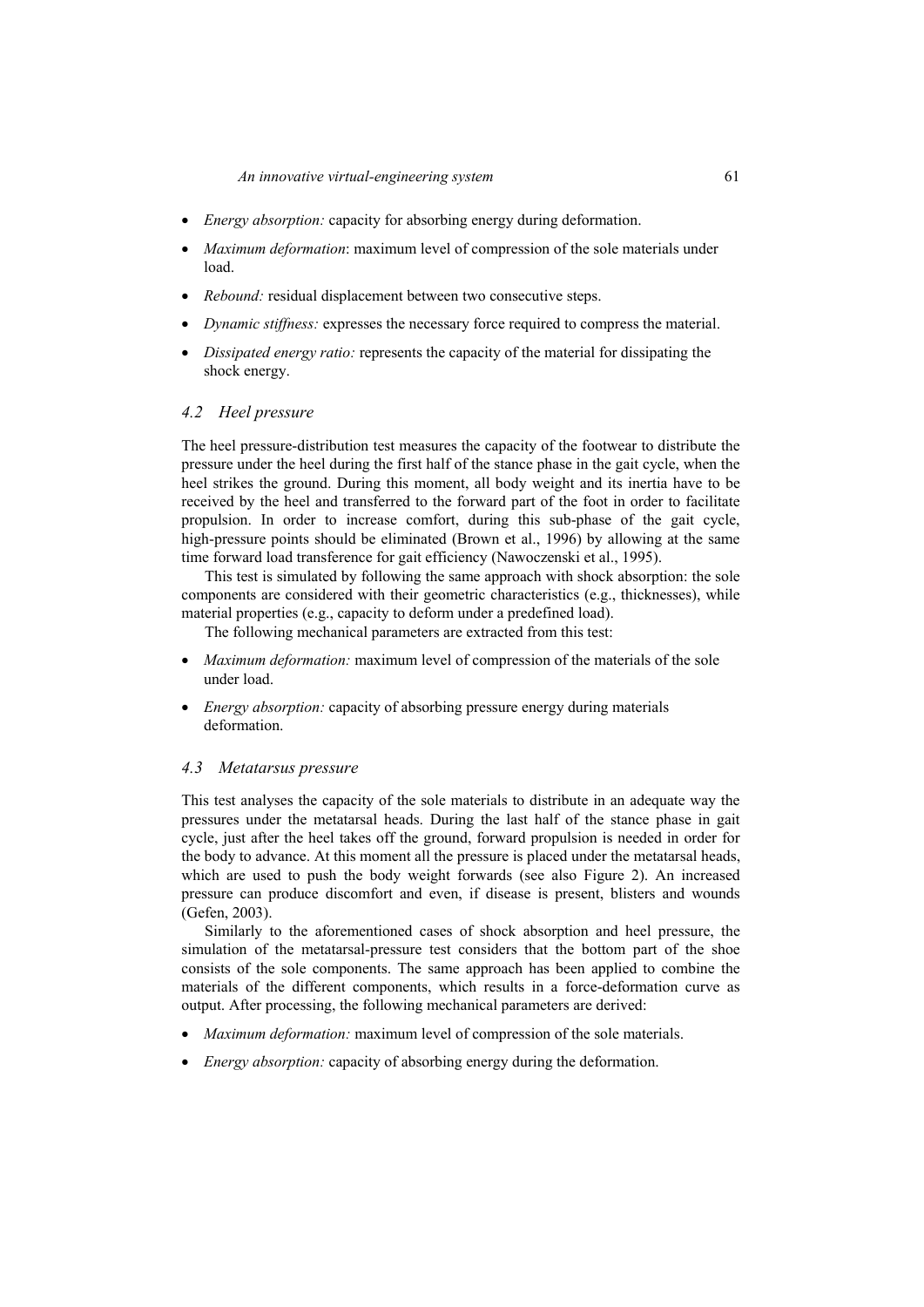

**Figure 2** Example of metatarsus pressure distribution during the push off (see online version for colours)

### *4.4 Bending*

The bending test simulates the bending behaviour of the sole. During walking, shoe bending occurs in the region of the ball of the foot and it is approximated as if the sole is fixed in this region. This approximation makes it possible to simulate the sole as a cantilever beam construction with fixation in the region of the ball of the foot and the (vertical) force applied in the heel redoing. In the VSTB, the test accounts for different layers of the sole parts and their thicknesses. Furthermore, the DF model requires sole width and material coefficients of rigidity. The output of the test is determined as the first-order coefficient of the fit through the bending moment versus the bending angle at predefined angles.

#### *4.5 Torsion*

The torsion test simulates the behaviour of the shoe when it is revolved around its main (length) axis. In this test, the heel of a shoe prototype is usually fixed in a certain position and with the aid of lab equipment the forepart is rotated at predefined angles. In VSTB torsion is simulated using the various parts of the sole and the DF model requires sole width, the thickness of each sole component and the corresponding material coefficients of rigidity.

The mechanical torsional behaviour of the shoe is modelled as a set of torsion springs and dashpots in series and parallel. The torsion behaviour for each geometrical and material part can be seen like a mechanical spring element with torsion stiffness  $k_{i,j}$ ,

where *i* denotes the part number and *j* the corresponding material. The resulting output of this test is a global torsion stiffness coefficient.

## *4.6 Thermal comfort*

Thermal comfort is related with the temperature and humidity inside the shoe. This test simulates mass and thermal transmission between foot and environment, which allows quantifying the interaction between the footwear and its users with respect to thermal and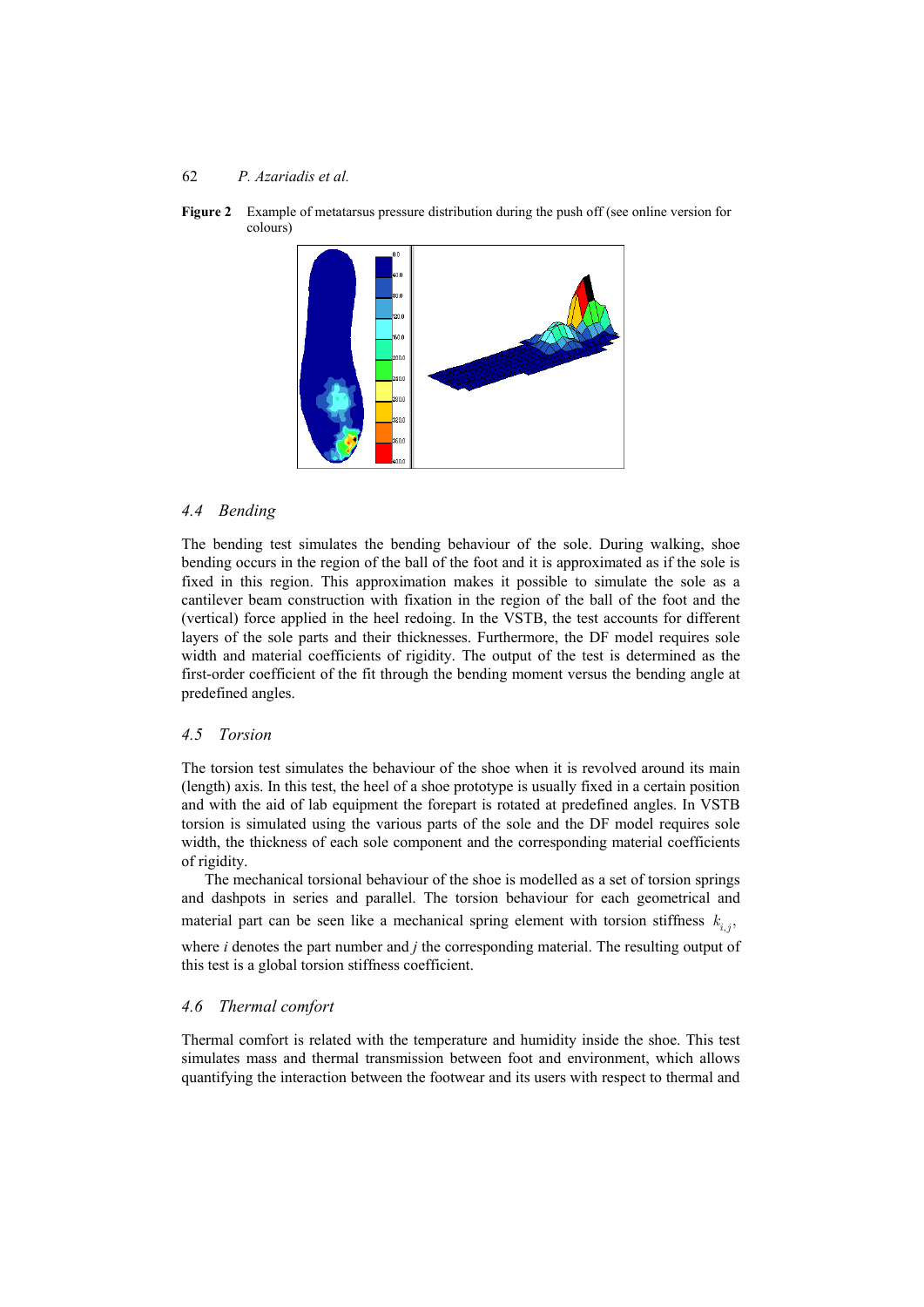sweating parameters (González, 2007; González et al., 2001). These parameters are related with the temperature and humidity inside the shoe and in consequence with the thermal comfort. In lab environment, an impermeable sock that allows water vapour transport is introduced into the shoe. The sock is full of water at control temperature of 35°C. The energy needed to maintain the water at the constant temperature of 35° is measured. Both measures allow quantifying the thermal transmission and the water vapour transmission resistance of the whole footwear.

In VSTB, thermal comfort is simulated using all shoe parts separated into four zones, as it is shown in Figure 3. For each zone, the implemented DF model requires its surface area, the number of different layers which consists of, and the material and thickness of these layers. The properties required for each material include the thermal resistance and the water-vapour transmission resistance.



**Figure 3** Example of different zones and layers for a casual footwear (see online version for colours)

The resulting output of this test consists of the following mechanical parameters:

- *thermal resistance* of the whole shoe
- *water-vapour resistance* of the whole shoe.

## *4.7 Stability*

The stability test evaluates the behaviour of the shoe when misplacing the foot on an object or slope or, when induced by a misstep, placing the foot 'skewed' with respect to the floor. The consequence of a skewed placement of the foot, results in a moment around the ankle. Stability, therefore, can be split into *ankle stability* and *shoe stability*. For the VSTB only shoe stability has been taken into account.

The definition of stability in the VSTB is derived from Archimedes definition of *ship stability*. In that definition, stability is being represented by a metacentric height. Tilt occurs when the vertical force passes the tilt line.

In lab environment, stability is evaluated with physical prototypes on a tensile testing machine combined with a horizontal board displacement. The vertical displacement,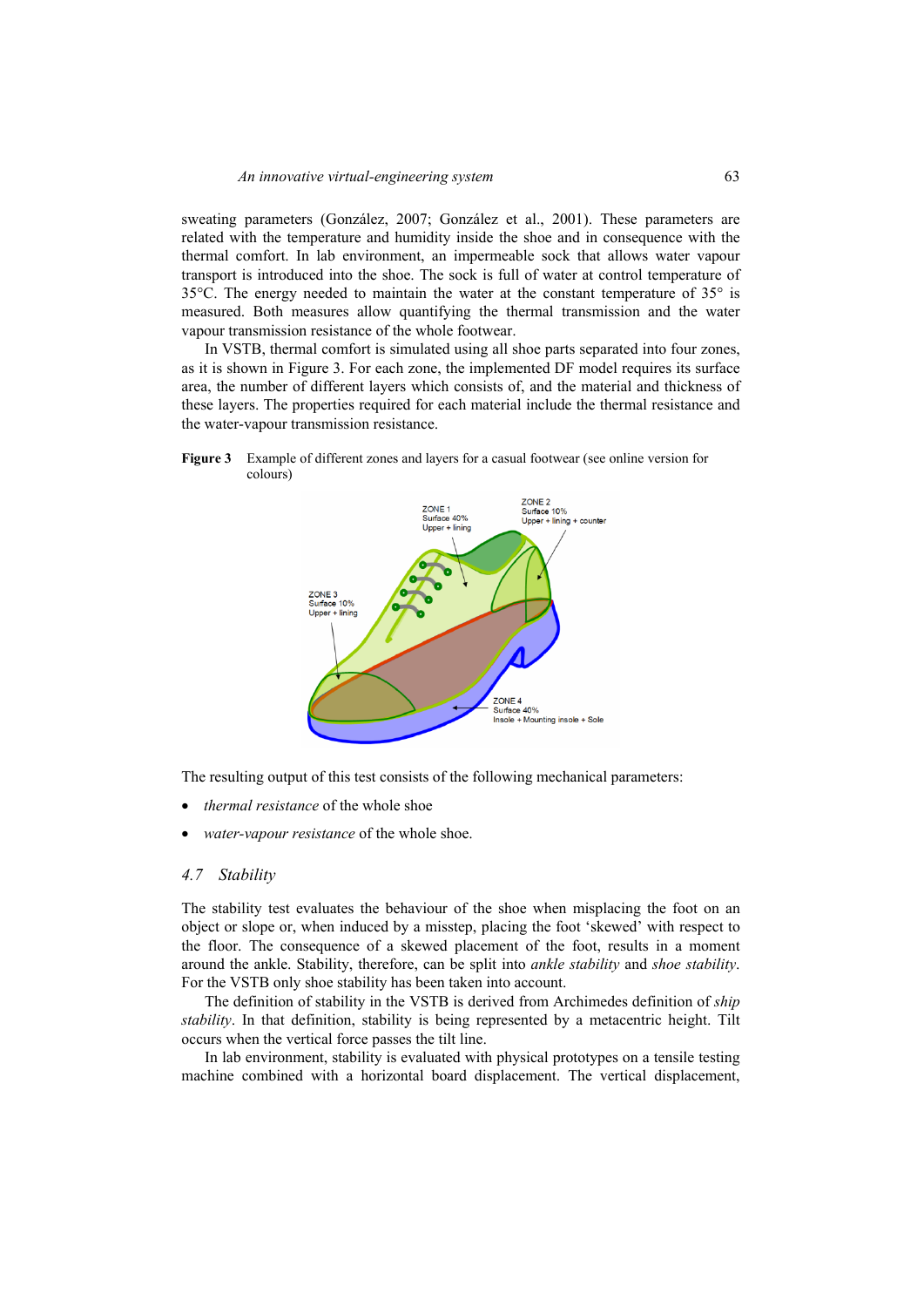vertical force and horizontal displacement are measured and the metacentric height is then determined.

The resulting output of this test consists of the following mechanical parameters:

- *Deformation:* level of deformation of the shoe sole material in the skewed position.
- *Metacentric height:* residual displacement between non-deformed material and deformed material in the skewed position. Indication of stability level.

## *4.8 Fitting*

The fitting test allows quantifying the fitting of the foot inside a shoe. The test assumes that the inner 3D geometry of a shoe is the same with the 3D shape of the corresponding last. A set of measurements are taken from the shoe last and the results are compared with the corresponding measurements stored in an anthropometric database, which represents the *target population*, e.g., men, adults, size 42. This allows predicting inaccuracies in shoe fitting that will make the shoe user feel discomfort or pain (Olaso et al., 2007).

With VSTB, the set of measurements are derived using the 3D surface of the shoe last [Figure 4(a)]. This calculation is achieved by identifying key-points on the last surface and computing the appropriate (geodesic) distances between them. Similarly, the anthropometric database contains several measurements which correspond to anatomical points of the foot for different kinds of populations [Figure 4(b)].





For the needs of comparing a foot against a shoe last the following parameters are extracted (w.r.t. Figure 4):

- *Functional length:* distance from point **C** to **P**, measured on the last surface (passing through the bottom of the last).
- *Rearfoot width:* distance from point **D** to **E** (passing through the bottom of the last).
- *Instep perimeter:* perimeter of the last section passing though point **F**.
- *Metatarsal perimeter:* perimeter of the last section passing though points **H**, **K** and **I**.
- *Toes width:* perimeter of the last section passing though points **L**, **O** and **M**.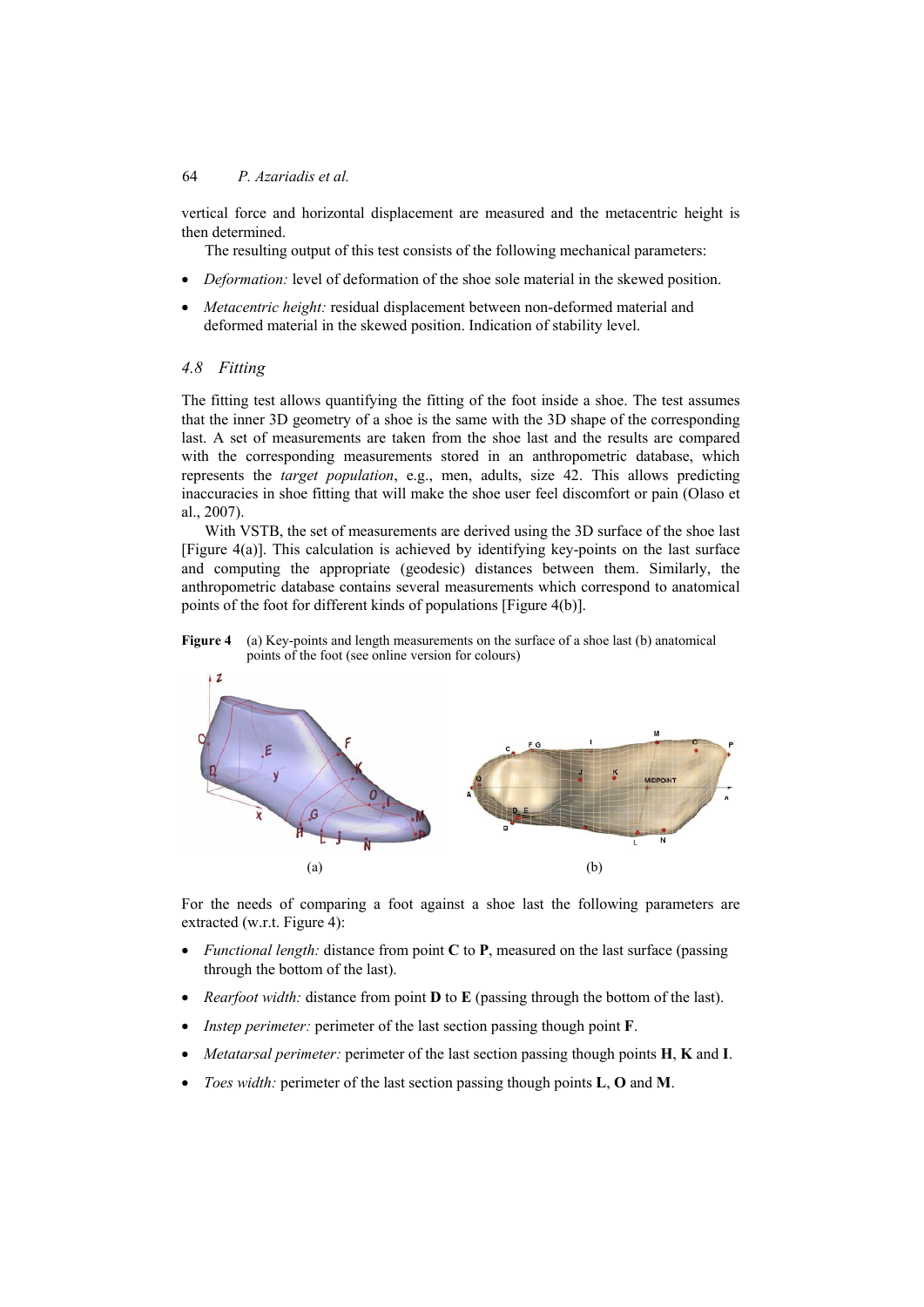## *4.9 Friction*

Friction is a very important parameter with respect to footwear functionality. Studies in this field are mainly concentrated on the behaviour of the sole polymer under different friction and wear conditions. For example, it is known that friction behaviour of polymeric surfaces depends on the applied load (Zhang, 1998; Myshkin et al., 2005; Bistac et al., 2006), the sliding velocity (Shooter and Thomas, 1952; Flom and Porile, 1955a, 1955b; White, 1956; Milz and Sargent, 1955; Tanaka, 1984; Fort, 1962; Vinogradov et al., 1970; Heiden et al., 2006), the material physical characteristics, such as hardness and shear strength (Gorb et al., 2002; Ludema and Tabor, 1966; King and Tabor, 1953) and temperature (Strandberg, 1985; Vinogradov et al., 1970; Shooter and Thomas, 1952; Ludema and Tabor, 1966; King and Tabor, 1953). Despite all these studies, the dynamics between friction and these parameters are not clear. For example, the proportionality of friction and load only exists in a controlled range of conditions. Similar situations can be found with other parameters. In fact, the non-linear nature of the friction caused by the complex contribution of each parameter to the frictional properties, in addition to the great diversity of external factors (i.e., surface contaminants, temperature, surface irregularity, etc.), makes it very difficult to develop a mathematical model of the friction between shoe sole and the ground floor.

However, since friction is perceived as an important footwear property, an alternative approach was applied to include the friction test in the VSTB: based on previous knowledge (e.g., Li and Chen, 2004; Chang, 1998; Manning and Jones, 2001), a set of key questions were defined in order to allow a qualitative assessment of the friction properties of a sole. These questions refer to, for example, the area of braking, the area of propulsion, the design and placement of the studs, and so on. All these questions are combined through a weighed sum to provide a qualitative assessment of the level of friction provided by the sole.

#### *4.10 Weight*

The weight test is used to estimate the real weight of a virtual shoe in VSTB. The test is implemented using the volume  $V_i$  and the material density  $d_i$  of every shoe part. The mass calculation is straightforward, i.e.,  $m = \sum d_i V_i$ .  $m = \sum_i d_i V$ 

## **5 The final virtual-engineering application**

VSTB is implemented in MATLAB as a standalone application. Significant effort has been devoted in making the application friendly to the end-user in the footwear industry. The main GUI is depicted in Figure 5. The application is divided into several windows including:

The 3D graphics window for displaying the 3D surface of the shoe and its last. This window is also used for making parts selection and assigning materials to the various pieces of the footwear.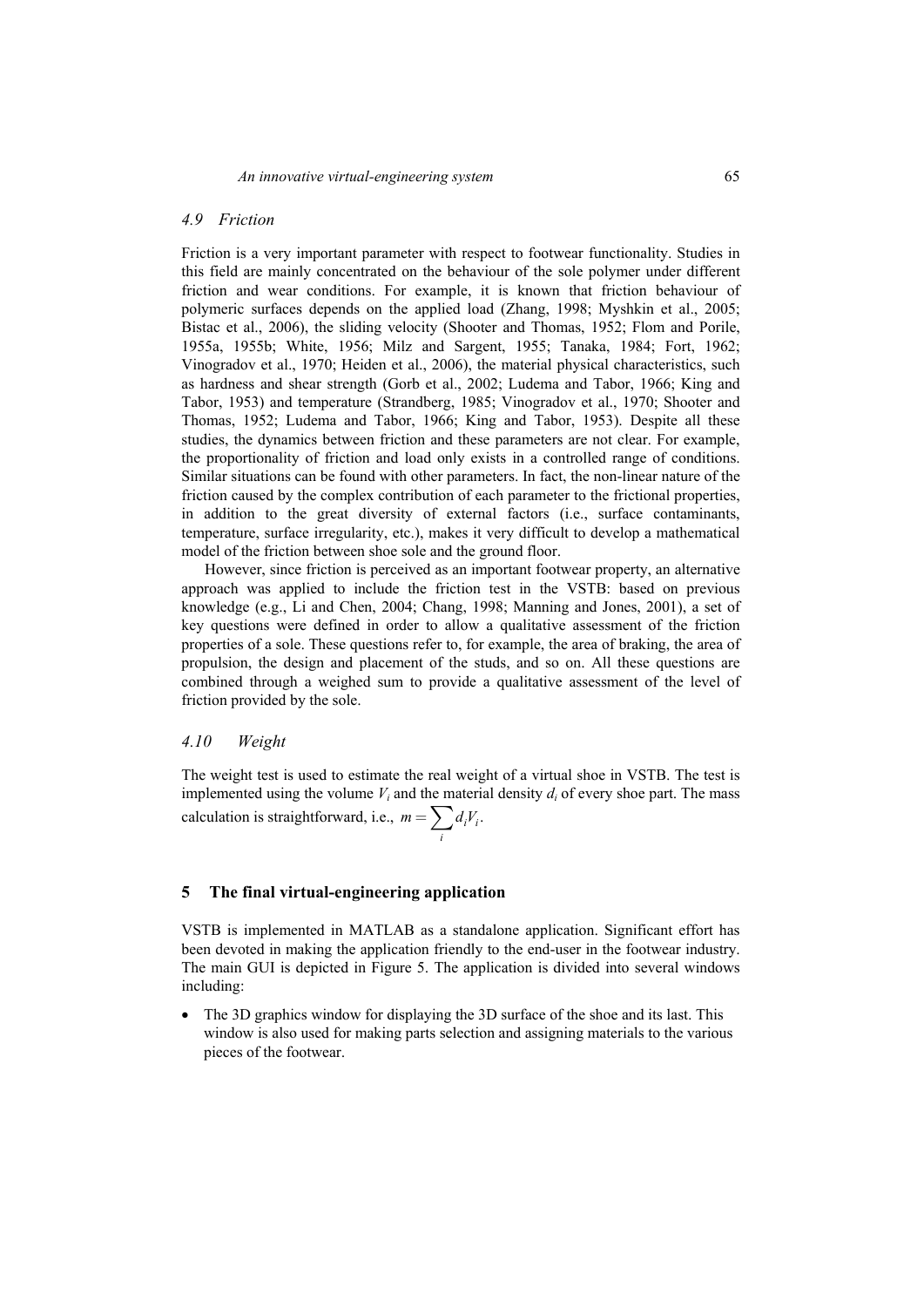- The Shoe Components pane for displaying the main structure of the shoe along with its various parts which are linked to the corresponding STL files.
- The Appearance and Properties pane, for displaying information related to the shoe, its intended usage environment and for controlling the display of the various parts.

**Figure 5** The main GUI of VSTB application (see online version for colours)



The entire application is controlled through a dialogue interface called as 'VSTB Wizard' which is responsible for collecting the necessary information for defining the shoe structure, assigning materials to shoe parts and selecting and configuring the VSTB tests. Virtual experimentation is completed in seven sequential steps of the VSTB wizard.

**Figure 6** Selecting (a) demographic data and materials database (b) tests for simulation (see online version for colours)

| VSTB Wizard (Step 2/7) |                 | $\Box$ DIXI             | VSTB Wizard (Step 3/7)                                                                                                      | $\Box$ |
|------------------------|-----------------|-------------------------|-----------------------------------------------------------------------------------------------------------------------------|--------|
| General Parameters     |                 |                         | Select Tests                                                                                                                |        |
| Target Population:     | waking men<br>Ξ |                         | Select the Tests for sinulation:<br>IV Weight<br>$\nabla$ Bending                                                           |        |
| Size:                  | 42<br>Σ         | Load Materials Database | V Shock Absorption<br>$\nabla$ Stabilty<br>V Mestarous Presoure<br>$\nabla$ Friction<br>$\nabla$ Fitting<br>V Heel Pressure |        |
| Country:               | toly<br>×       |                         | V Thermal Comfort<br>$\nabla$ Torsion                                                                                       |        |
|                        |                 |                         |                                                                                                                             |        |
| <b>Previous</b>        |                 | Next                    | Previous                                                                                                                    | Next   |
|                        | (a)             |                         | (b)                                                                                                                         |        |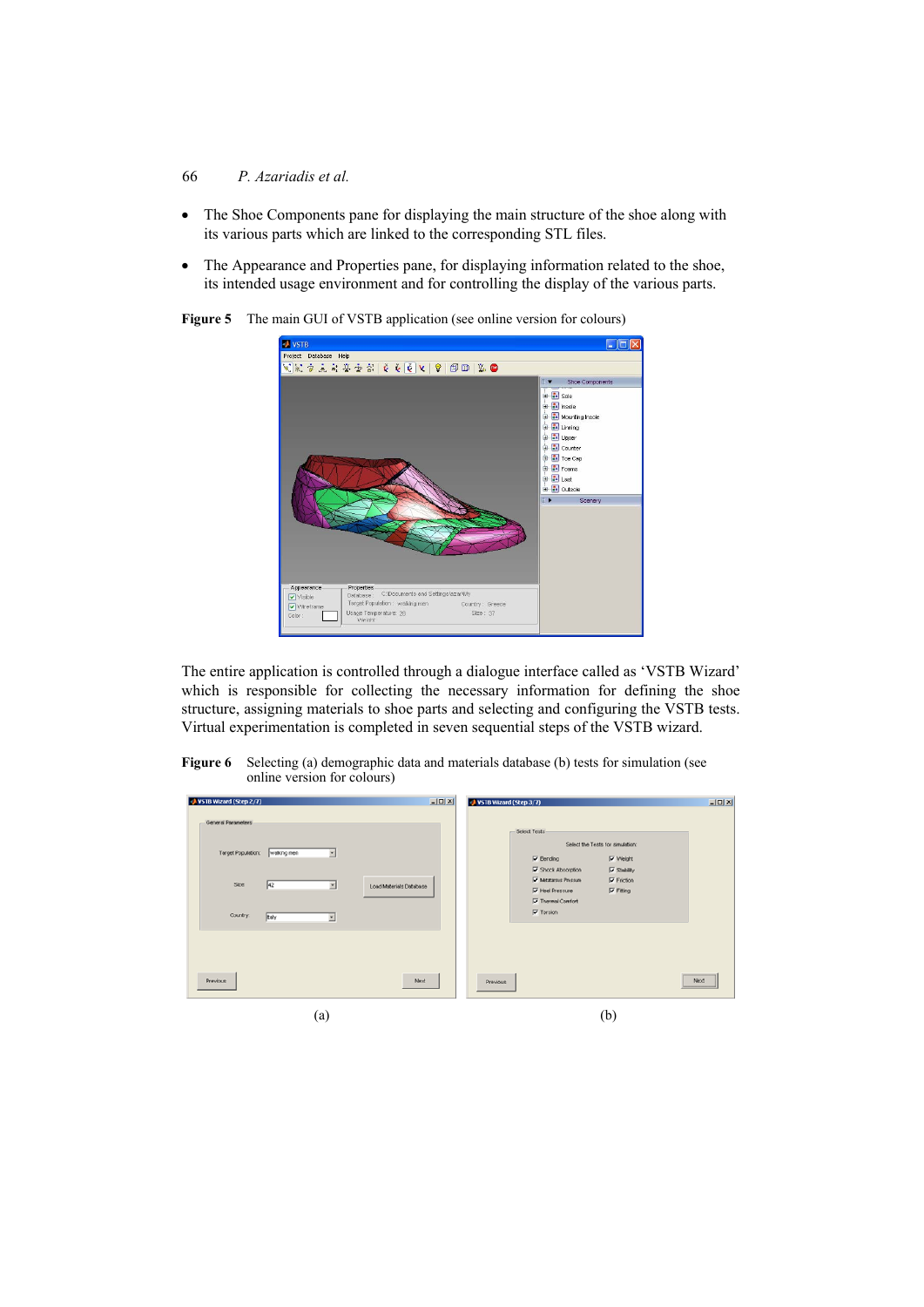*An innovative virtual-engineering system* 67

**Figure 7** (a) Material and thickness selection for tests (b) material selection, environment temperature bound and area calculation for thermal comfort (see online version for colours)

| Z <br>J VSTB Wizard (Step 4/7)                                                                                                                                                      | +3 VSTB Wizard (Step 4b/7)                                                                                           | X |
|-------------------------------------------------------------------------------------------------------------------------------------------------------------------------------------|----------------------------------------------------------------------------------------------------------------------|---|
| Material & Thickness                                                                                                                                                                | Thermal Comfort setup<br>Introduce all the materials which compose the part<br>Zone 1<br>Ξ                           |   |
| Heel (mm) Meta (mm)<br>- Insole<br>Stiffex+Lining Combrelle<br>ᅬ<br>$\overline{2}$<br>2.14<br>Auto 3S                                                                               | Layer 1<br>Layer 5<br>Environmental<br>temperature (C):<br>Cordura Thick<br>×<br>None<br>Layer 6<br>$-15$<br>Layer 2 | z |
| Outsole<br>Rubber Polyurethane<br>븨<br>5.2<br>5<br>Auto 3S                                                                                                                          | Cordura Thin<br>None<br>$\overline{\phantom{a}}$<br>20<br>Layer 7                                                    | E |
| Mounting-<br>Mborfilm 208<br>피트<br>1.1<br>Auto 3S<br>Auto 3S calculates both thicknesses automatically.<br>However, each test uses one of the values.<br>Please insert both values! | Layer 3<br>None<br>None<br>×<br>Lover 4<br>Area(mXm)<br>None<br>z<br>10<br>Refresh Data<br>3S                        | ٠ |
| Thermal Comfort Setup<br>Previous                                                                                                                                                   | Show Results<br>Check and Run<br><b>Previous</b>                                                                     |   |
| (a)                                                                                                                                                                                 | (b                                                                                                                   |   |

Figure 8 Results presentation according to the test, weight is shown in all windows (a) score presentation for bending, shock absorption, metatarsus and heel pressures, stability and friction (b) graph presentation for thermal comfort (c) percentages of fitting with respect to the target population (see online version for colours)





(c)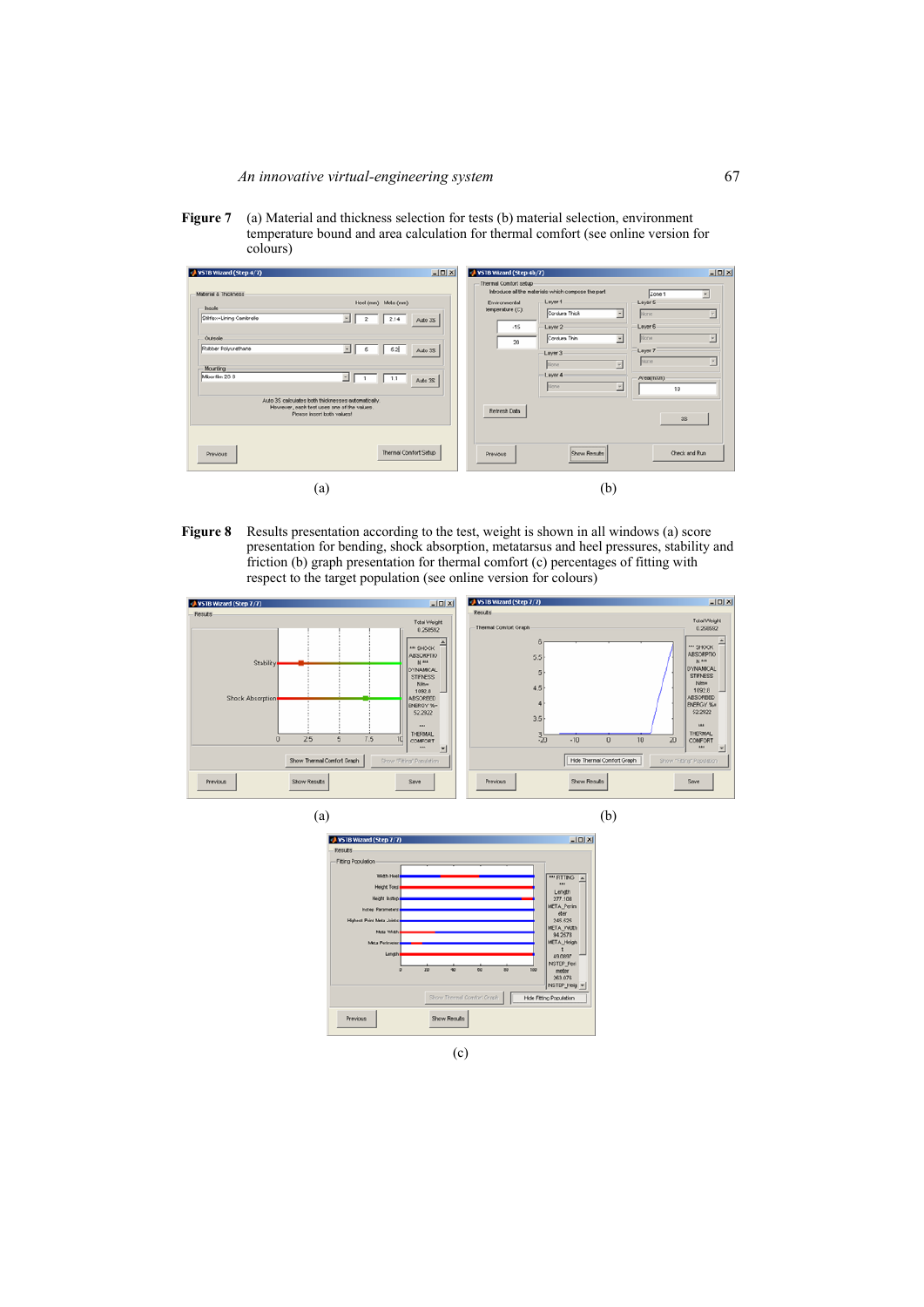In the first step, the STL files containing the geometrical information of the shoe parts are inserted to the system. In the second step, the user enters demographic information and selects the appropriate materials database, a structured file that contains physical properties of the materials used in the shoe industry. This database can be tailored with materials used exclusively by a specific shoe manufacturer [Figure 6(a)].

The user selects the required tests in the third step of the VSTB Wizard [Figure 6(b)]. In the fourth step, the user specifies all data necessary for performing the required tests. Bending, torsion, stability, shock absorption, metatarsus and heel pressures require data with respect to the Sole materials [Figure 7(a)], while Thermal Comfort uses information which is divided in shoe zones and layers per zone [Figure 7(b)]. Finally, weight utilises the material information for all shoe parts.

All user-defined parameters are checked in the fifth step of the VSTB Wizard, while all tests are performed in the sixth one. The seventh step of the VSTB Wizard, invokes the Performance Evaluator module to present the test results to the user. For most of the tests the result is a single score as it is shown in Figure  $8(a)$ . For the thermal comfort test a graph is presented giving the score-performance of the shoe with respect to the environment temperature [Figure 8(b)], while the Fitting test result is shown with respect to the target population and the corresponding fitting percentages [Figure 8(c)].

# **6 Industrial trials – validation**

The tests implemented in VSTB have been validated with the aid of footwear companies involved in this research. Individual tests have been assessed by comparing the simulation results with the results of real tests carried out in lab environment. The validation outcome is quite promising since the simulation and lab results match closely. Validation results concerning the thermal comfort test and cushioning tests can be found in Azariadis et al. (2007).

For the bending test, a load is applied to a real and virtual shoe measuring the bending stiffness and the resulting values are demonstrating a good correlation as it is shown in Figure 9.

Experiments with the torsion test verify the existence of a good correlation between the simulation results and the physical tests as it is shown in Figure 10. Again the corresponding angle distortion and torsion have also been calculated using the torsion stiffness.

For the validation of the stability test, two different commercial materials 'Loopzool' and 'TPU' have been utilised. Blocks of these materials have been used in a stability set-up to measure the relevant parameters. In particular, a block of materials is pressed downwards while the plate where the block is placed moves horizontally. The point where the system collapses is considered as the point of instability. For each material three experiments are performed (see also Table 1, three rows per material). All relevant parameters are calculated from lab measurements which are then compared with the simulation results. All results concerning the angle of instability *alpha*, the deformation, and the metacentric height are listed in Table 1.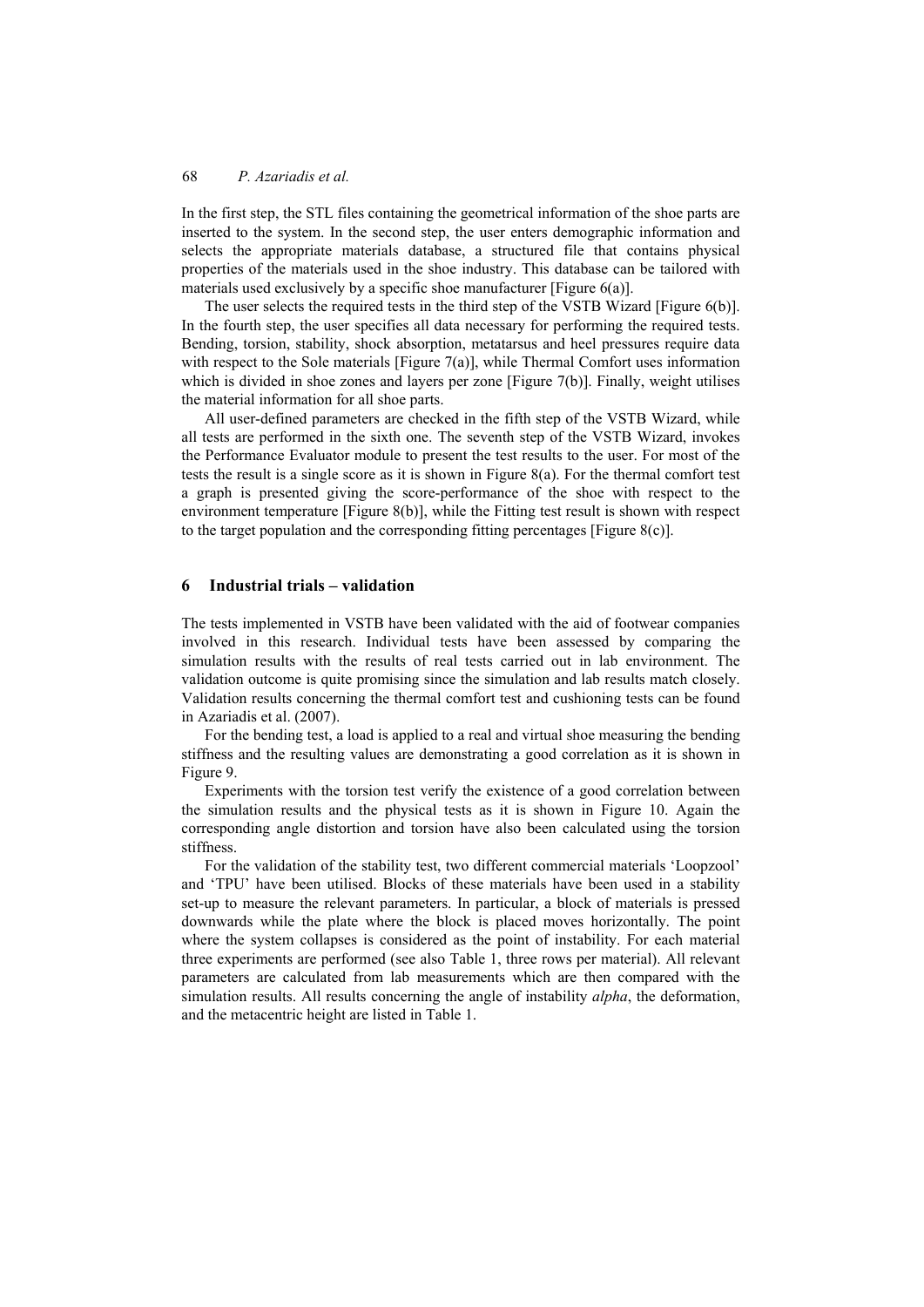

Figure 9 Validation results for bending (see online version for colours)

Notes: In red the experimental bending results, and in blue the simulated results.

**Figure 10** Validation results for torsion (see online version for colours)



Note: In red the experimental torsion results, and in blue the simulated results.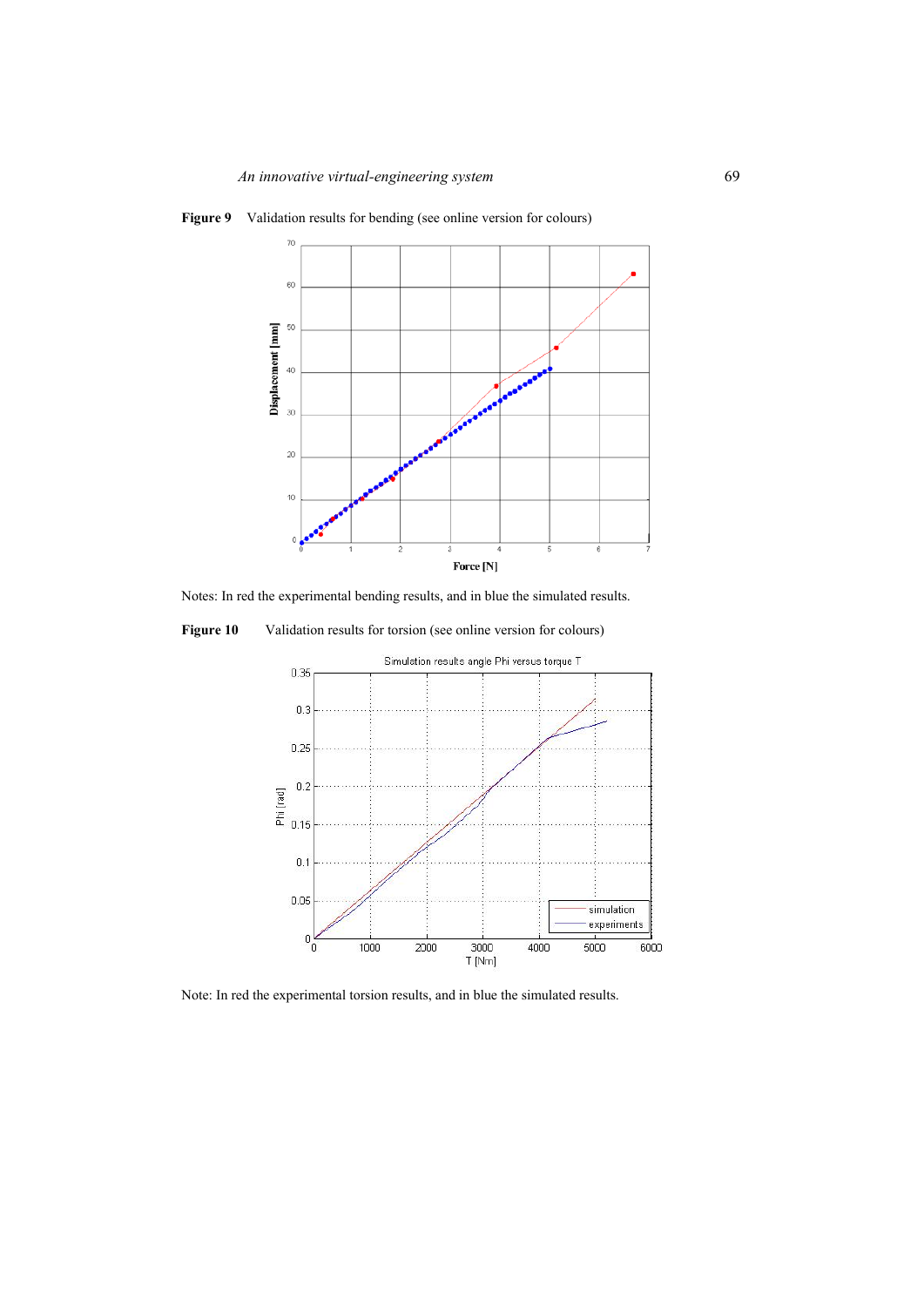| Material       | Alpha (deg) | Deformation (mm) | Metacentric height (mm) |
|----------------|-------------|------------------|-------------------------|
| Lab experiment |             |                  |                         |
| Loopzool       | 4.55        | 6.75             | $-2.87$                 |
| Loopzool       | 3.13        | 5.91             | $-2.71$                 |
| Loopzool       | 4.63        | 5.72             | $-2.33$                 |
| <b>TPU</b>     | 4.26        | 6.64             | $-2.86$                 |
| <b>TPU</b>     | 3.55        | 6.13             | $-2.75$                 |
| <b>TPU</b>     | 3.56        | 5.81             | $-2.59$                 |
| Mean Loopzool  | 4.10        | 6.12             | $-2.64$                 |
| Mean TPU       | 3.79        | 6.19             | $-2.73$                 |
| Simulation     |             |                  |                         |
| Loopzool       | 4.31        | 6.25             | $-2.67$                 |
| <b>TPU</b>     | 4.19        | 6.51             | $-2.81$                 |

**Table 1** Stability: experimental vs. simulation results

In addition to the above, a real commercial sole named 'TRAXX' has been used to evaluate the stability simulation. The results are included in Table 2.

| Table 2 | Stability: experimental vs. simulation results using the commercial sole 'TRAXX' |  |  |  |  |  |
|---------|----------------------------------------------------------------------------------|--|--|--|--|--|
|         |                                                                                  |  |  |  |  |  |

| Angle (deg)    | Deformation (mm) | Metacentric height (mm) | Sole name |
|----------------|------------------|-------------------------|-----------|
| Lab experiment |                  |                         |           |
| 5,19           | 16.091           | $-7.287$                | TRAXXm1   |
| 5,78           | 17.295           | $-7.709$                | TRAXXm2   |
| Simulation     |                  |                         |           |
| 6,08           | 18.046           | $-7.905$                | TRAXXm1   |
| 5,99           | 18.153           | $-7.995$                | TRAXXm2   |

As it can be seen the difference between the real and the estimated stability metacentric height is less than 3.5% in all experiments.

## **7 Conclusions**

In this paper, a virtual-engineering framework called as VSTB is presented. The purpose of this system is to support footwear designers in order to efficiently develop new shoe concepts that meet specific functional criteria. The proposed system includes the following main features:

- Involves ten functional criteria for determining the performance and the usability of a shoe according to its intended use. Traditionally, these criteria are normally measured in biomechanical labs.
- The overall system architecture is independent of any specific CAD system (commercial, freeware or research) since the simulation processor can be accessed through a set of specific xml-coded input/output files.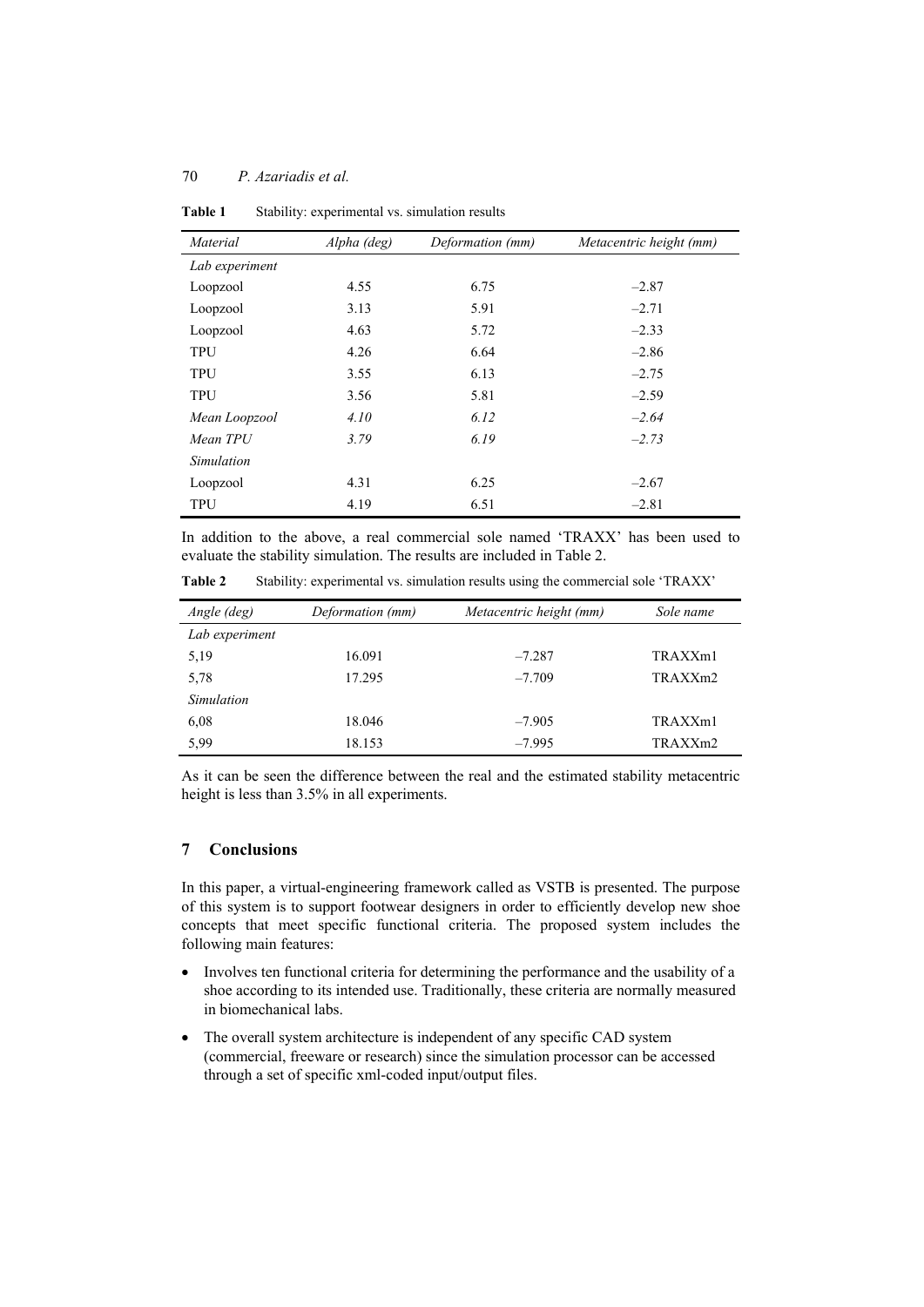• All test results are presented to the designer using a visually friendly method in order to ease the understanding of the various scores.

The VSTB tool aims at providing footwear industry with new means of designing and engineering shoes without the need to perform excessive physical prototypes testing. Future research is aimed at two directions:

- a improving the underneath DF models by adopting even more realistic shoe simulations
- b integrating the VSTB within web-based collaborative environments for supporting all aspects of shoe design and manufacture.

## **Acknowledgements**

The presented research has been supported by the CEC-Made-Shoe Integrated Project funded by the European Commission – 6 FP Priority IST – NMP (Manufacturing, Products and Service Engineering 2010) Contract No. 507378.

### **References**

- Alcántara, E., González, J.C., Alemany S. and García, A.C. (2001) 'Development of a new method to measure the recovery ability of insole materials by simulating plantar pressures', in E. Hennig, A. Stacoff and H. Gerber (Eds.): *Fifth Symposium on Footwear Biomechanics*, pp.4–5, Zürich.
- ANSYS (2009), ANSYS Inc., available at http://www.ansys.com (accessed 1/7/2009).
- Azariadis, P. and Aspragathos, N. (2001) 'Geodesic curvature preservation in surface flattening through constrained global optimization', *Computer-Aided Design*, Vol. 33, No. 8, pp.581–591.
- Azariadis, P. and Sapidis, N. (2004) 'Planar development of free-form surfaces: quality evaluation and visual inspection', *Computing*, Vol. 72, Nos. 1–2, pp.13–27.
- Azariadis, P. and Sapidis N. (2005) 'Drawing curves onto a cloud of points for point-based modelling', *Computer-Aided Design,* Vol. 37, No. 1, pp.109–122.
- Azariadis, P., Moulianitis, V., Alemany, S., Olaso, J., de Jong, P., van der Zande, M. and Brands, D. (2007) 'Virtual shoe test bed: a computer-aided engineering tool for supporting shoe design', *Computer-Aided Design and Applications,* Vol. 4, No. 6, pp.741–750.
- Baraff, D. and WitKin, A. (1998) 'Large steps in cloth simulation', *Proc. of the 25th Annual Conf. on Computer Graphics and Interactive Techniques*, ACM Publ. 1998, pp.43–54.
- Bistac, S., Ghorbal, A. and Schmitt, M. (2006) 'Friction of polystyrene: consequence on nano-wear', *Progress in Organic Coatings,* Vol. 55, No. 4, pp.345–354.
- Boer, C.R., Dulio, S. and Jovane, F. (2004) 'Editorial: shoe design and manufacturing', *Int. J. Computer Integrated Manufacturing*, Vol. 17, No. 7, pp.577–582.
- Breen, D.E., House, D.H. and Wozny, M.J. (1994) 'Predicting the drape of woven cloth using interacting particles', *Proc. of the 21st Annual Conference on Computer Graphics and Interactive Techniques*, ACM Publ. 1994, pp.365–372.
- Brown, M., Rudicel, S. and Esquenazi, A. (1996) 'Measurement of dynamic pressures at the shoe-foot interface during normal walking with various foot orthoses using the FSCAN system', *Foot & Ankle International,* Vol. 17, No. 3, pp.152–156.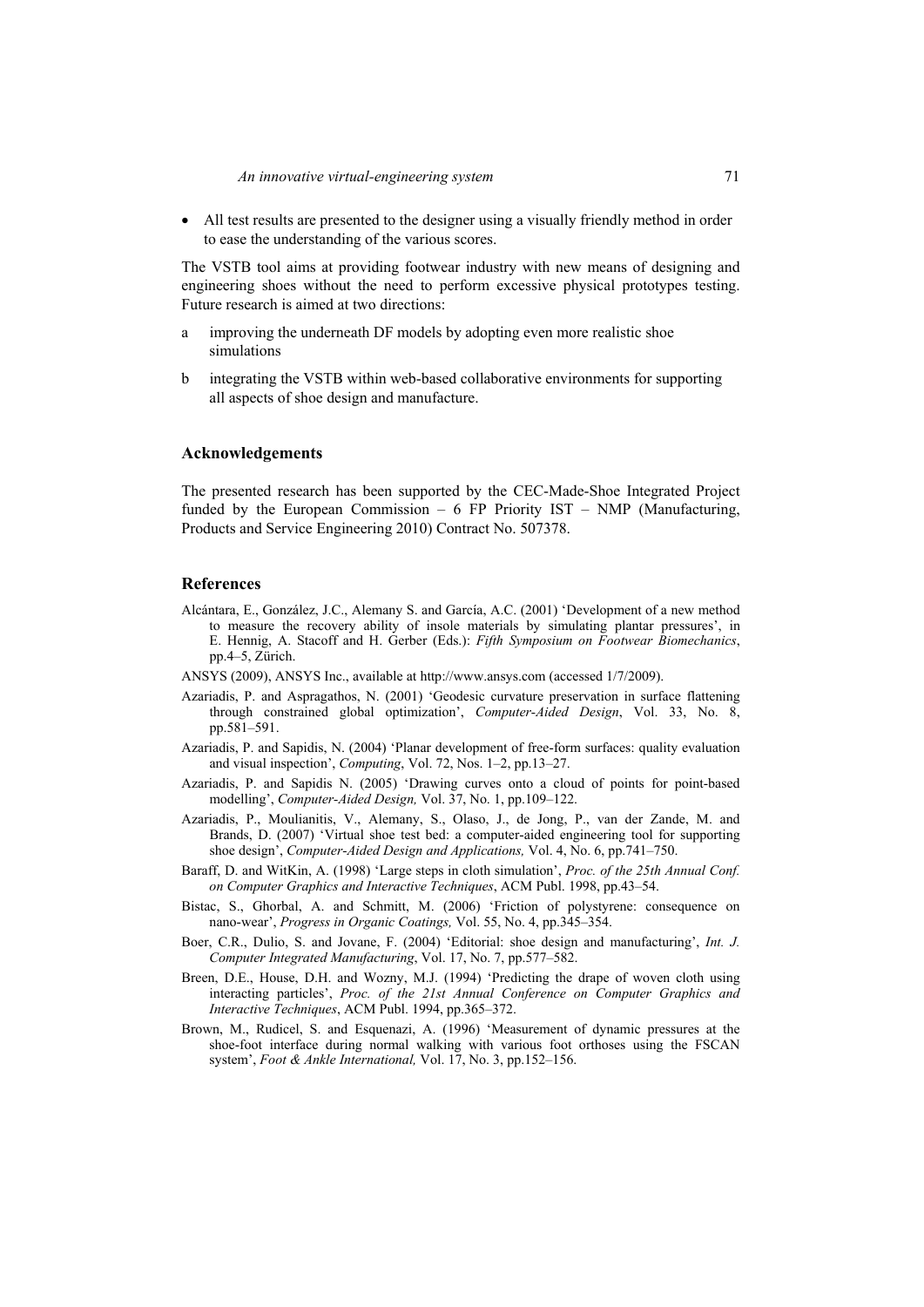- CEC (2009) *CEC-made-shoe: Custom, Environment and Comfort Made Shoe, 2004–2008*, Contact No 507378 – 2, FP6 IST – NMP (Manufacturing, Products and Service Engineering 2010), available at http://www.cec-made-shoe.com/ (accessed 19/7/2009).
- Chang, W.R. (1998) 'The effect of surface roughness on dynamic friction between Neolite and quarry tile', *Safety Science,* Vol. 29, No. 2, pp.89–105.
- Chituc, C-M., Toscano, C. and Azevedo, A. (2008) 'Interoperability in collaborative networks: independent and industry-specific initiatives – the case of the footwear industry', *Computers in Industry,* Vol. 59, No. 7, pp.741–757.
- Choi, K-J. and Ko, H-S. (2002) 'Stable but responsive cloth', *Proc. of ACM SIGGRAPH 2002, ACM Transactions on Graphics*, Vol. 21, No. 3, pp.604–611.
- Choi, K-J. and Ko H-S. (2005) 'Research problems in clothing simulation', *Computer-Aided Design*, Vol. 37, No. 6, pp.585–592.
- Cordier, F., Seo, H. and Thalmann, N.M. (2003) 'Made-to-measure technologies for an online clothing store', *IEEE Computer Graphics and Applications*, Vol. 23, No. 1, pp.38–48.
- Crispin, A., Clay, P. and Taylor, G. (2005) 'Genetic algorithm coding methods for leather nesting', *Applied Intelligence*, Vol. 23, No. 1, pp.9–20.
- DES (2009) 'Digital evolution system', available at http://www.desystem.com.tw (accessed 1/7/2009).
- Eberhardt B., Weber A. and Strasser, W. (1996) 'A fast, flexible, particle-system model for cloth draping', *IEEE Computer Graphics and Applications,* Vol. 16, No. 5, pp.52–59.
- Flom, D.G. and Porile, N.T. (1955a) 'Friction of Teflon sliding on Teflon', *Journal of Applied Physics,* Vol. 26, pp.1080–1092.
- Flom, D.G. and Porile, N.T. (1955b) 'Effect of temperature and high-speed sliding on the friction of Teflon on Teflon', *Nature,* Vol. 175, pp.682–685.
- Fontana, M., Rizzi, C. and Cugini, U. (2005) '3D virtual apparel design for industrial applications', *Computer-Aided Design,* Vol. 37, No. 6, pp.609–622.
- Fort, T. (1962) 'Adsorption and boundary friction of polymer surfaces', *J Phys Chem,* Vol. 66, pp.1136–1143.
- García, A.C., Durá, J.V., Ramiro, J., Hoyos, J.V. and Vera, P. (1994) 'Dynamic study of insole material simulating real loads', *Foot & Ankle International*, Vol. 15, No. 6, pp.311–323.
- Gefen, A. (2003) 'Plantar soft tissue loading under the medial metatarsals in the standing diabetic foot', *Medical Engineering & Physics*, Vol. 25, pp.491–499.
- González, G.J.C. (2007) 'Modellization of the footwear and environmental conditions influence in the thermo-physiological response of the foot and in the thermal comfort', PhD thesis, Universidad Politécnica de Valenica.
- González, J.C., Alcántara E., Bataller, A. and García, A.C. (2001) 'Physiological and subjective evaluation of footwear thermal response over time',, in E. Hennig, A, Stacoff and H. Gerber, (Eds.): *Fifth Symposium on Footwear Biomechanics*, pp.40–41, Zürich.
- Gorb, S. et al. (2002) 'Structural design and biomechanics of friction-based releasable attachment devices in insects', *Integrative and Comparative Biology*, Vol. 42, No. 6, pp.1127–1139.
- Heiden, T.L., Sanderson, D.J., Inglis, J.T. and Siegmund, G.P. (2006) 'Adaptations to normal human gait on potentially slippery surfaces: the effects of awareness and prior slip experience', *Gait & Posture*, Vol. 24, pp.237–246.
- Hu, Z., Marshall, C., Bicker, R. and Taylor, P (2007) 'Automatic surface roughing with 3D machine vision and cooperative robot control', *Robotics and Autonomous Systems*, Vol. 55, No. 7, pp.552–560.
- Jimeno, A., Sanchez, J.L., Mora, H., Mora, J. and Garcia-Chamizo, J.M. (2006) 'FPGA-based tool path computation: an application for shoe last machining on CNC lathes', *Computers in Industry*, Vol. 57, No. 2, pp.103–111.
- Jing, F., Joneja, A. and Tang, K. (2005) 'Modeling wrinkles on smooth surfaces for footwear design', *Computer-Aided Design*, Vol. 37, No. 8, pp.815–823.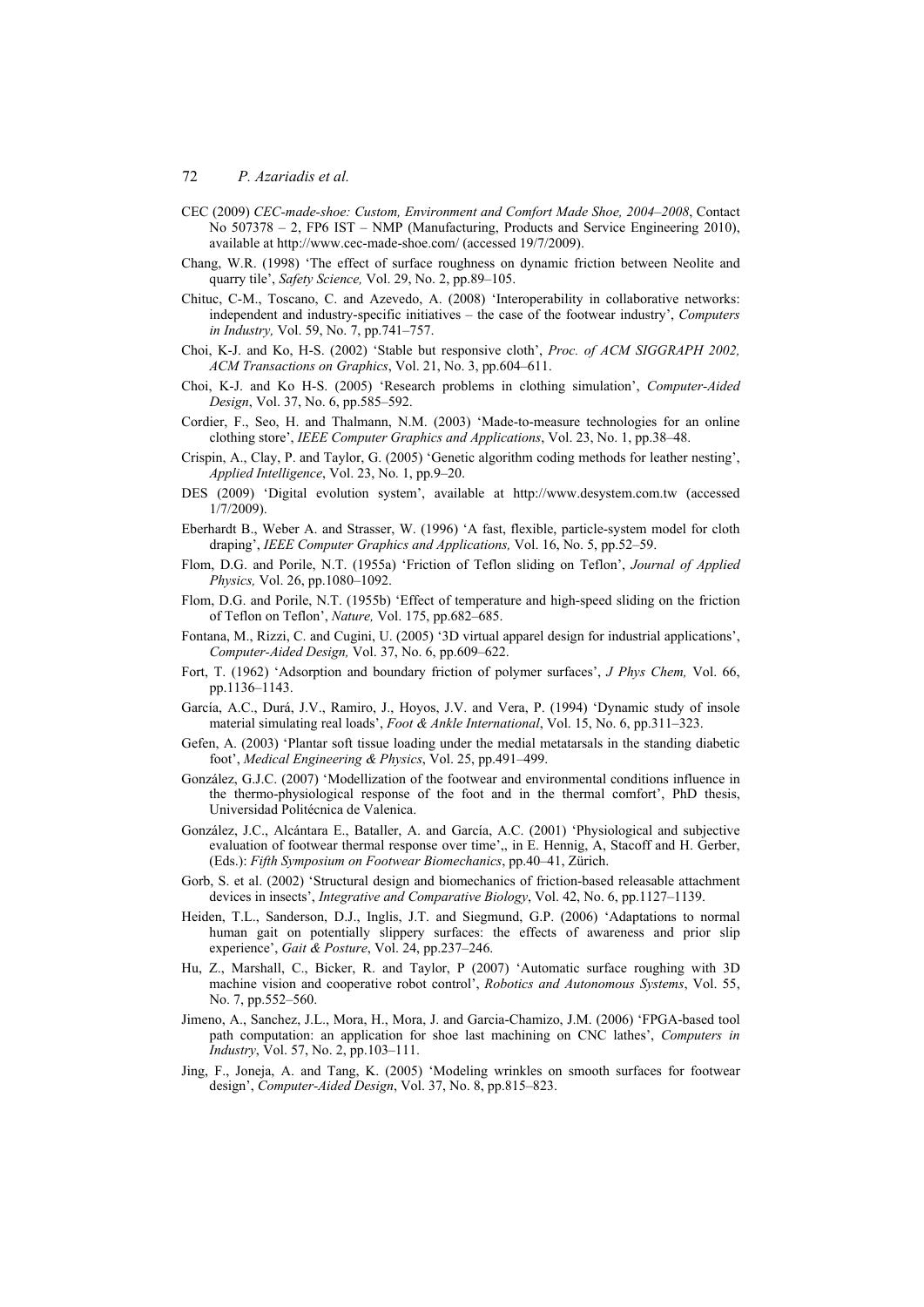- Kim, S.H., Shin, K-H. and Chung, W. (2008) 'A method for modifying a surface model with non-uniformly scattered displacement constraints for shoe sole design', *Advances in Engineering Software,* Vol. 39, No. 9, pp.713–724.
- King, R.T. and Tabor, D. (1953) 'The effect of temperature on the mechanical properties and the friction of plastics', *Proc Phys Soc*, Vol. B66, pp.728–737.
- Kopacek, P. (1999) 'Intelligent manufacturing: present state and future trends', *Journal of Intelligent and Robotic Systems: Theory and Applications*, Vol. 26, No. 3, pp.217–229.
- Koren, Y., Heisel, U., Jovane, F., Moriwaki, T., Pritschow, T., Ulsoy, G. and Van Brussel, H. (1999) 'Reconfigurable manufacturing systems', *Annals of the CIRP,* Vol. 48, No. 2, pp.527–540.
- Lee, K. (2006) 'CAD system for human-centered design', *Computer-Aided Design & Applications*, Vol. 3, No. 5, pp.615–628.
- Leng, J. and Du, R. (2006) 'A CAD approach for designing customized shoe last', *Computer-Aided Design & Applications*, Vol. 3, Nos. 1–4, pp.377–384.
- Li, K.W. and Chen, C.J. (2004) 'The effect of shoe soling tread groove width on the coefficient of friction with different sole materials, floors, and contaminants', *Applied Ergonomics*, Vol. 35, pp.499–507.
- Liu Y-S., et al. (2006) 'Automatic least-squares projection of points onto point clouds with applications in reverse engineering', *Computer-Aided Design*, Vol. 38, No. 12, pp.1251–1263.
- Ludema, K.C. and Tabor, D. (1966) 'The friction and viscoelastic properties of polymeric solids', *Wear*, Vol. 9, pp.329–348.
- Luximon, A., Goonetilleke, R.S. and Tsui, K.L. (2003) 'Footwear fit categorization', in M. Mitchell, F.P. Tseng (Eds.): *The Customer Centric Enterprise: Advances in Mass Customization and Personalization*, pp.491–500, Springer.
- Manning, D.P. and Jones, C. (2001) 'The effect of roughness, floor polish, water, oil and ice on underfoot friction: current safety footwear solings are less slip resistant than microcellular polyurethane', *Applied Ergonomics,* Vol. 32, pp.185–196.
- Mao, A., Li, Y., Luo, X., Wang, R. and Wang, S (2008) 'A CAD system for multi-style thermal functional design of clothing', *Computer-Aided Design,* Vol. 40, No. 9, pp.916–930.
- Mermet, J. and Roche, J.J. (1982) 'The introduction of CAD in the shoe industry', *Comp. in Industry*, Vol. 3, No. 3, pp.181–186.
- Milz, W.C. and Sargent, L.E. (1955) 'Frictional characteristic of plastics', *Lubrication Eng*., Vol. 11, pp.313–317.
- Myshkin, N.K., Petrokovets, M.I. and Kovalev, A.V. (2005) 'Tribology of polymers: adhesion, friction, wear, and mass-transfer', *Tribology International*, Vol. 38, Nos. 11–12, pp.910–921.
- Nawoczenski, D.A., Cook, T.M. and Saltzman, C.L. (1995) 'The effect of foot orthotics on three-dimensional kinematics of the leg and rearfoot during running', *J. Orthop. Sports Phys. Therapy,* Vol. 21, pp.317–327.
- Olaso, J., González, J.C., Alemany, S., Medina, E., López, A., Martín, C., Prat, J. and Soler, C. (2007) 'Study of the influence of fitting and walking condition in foot dorsal pressure', *Proc. of the 8th Footwear Biomechanics Symposium –Taipei 2007*, E.C, p.41.
- Paris, I. and Handley, D. (2004) 'CAD usage and knowledge base technology in shoe design and development', *Int. J. Computer Integrated Manufacturing,* Vol. 17, No. 7, pp.595–600.
- Piegl, L. and Tiller, W. (1997) *The NURBS Book*, Springer-Verlag, Berlin Heidelberg.
- Robertson, B.F. and Radcliffe, D.F. (2009) 'Impact of CAD tools on creative problem solving in engineering design', *Computer-Aided Design*, Vol. 41, No. 3, pp.136–146.
- RomansCAD (2009) Lectra software, available at http://www.lectra.com (accessed 1/7/2009).
- Sapidis, N., Kyratzi, S. and Azariadis, P. (2005) 'Improved computational tools for concept development based on sketches and advanced CAD technologies', *Computer-Aided Design and Applications,* Vol. 2, No. 6, pp.707–716.